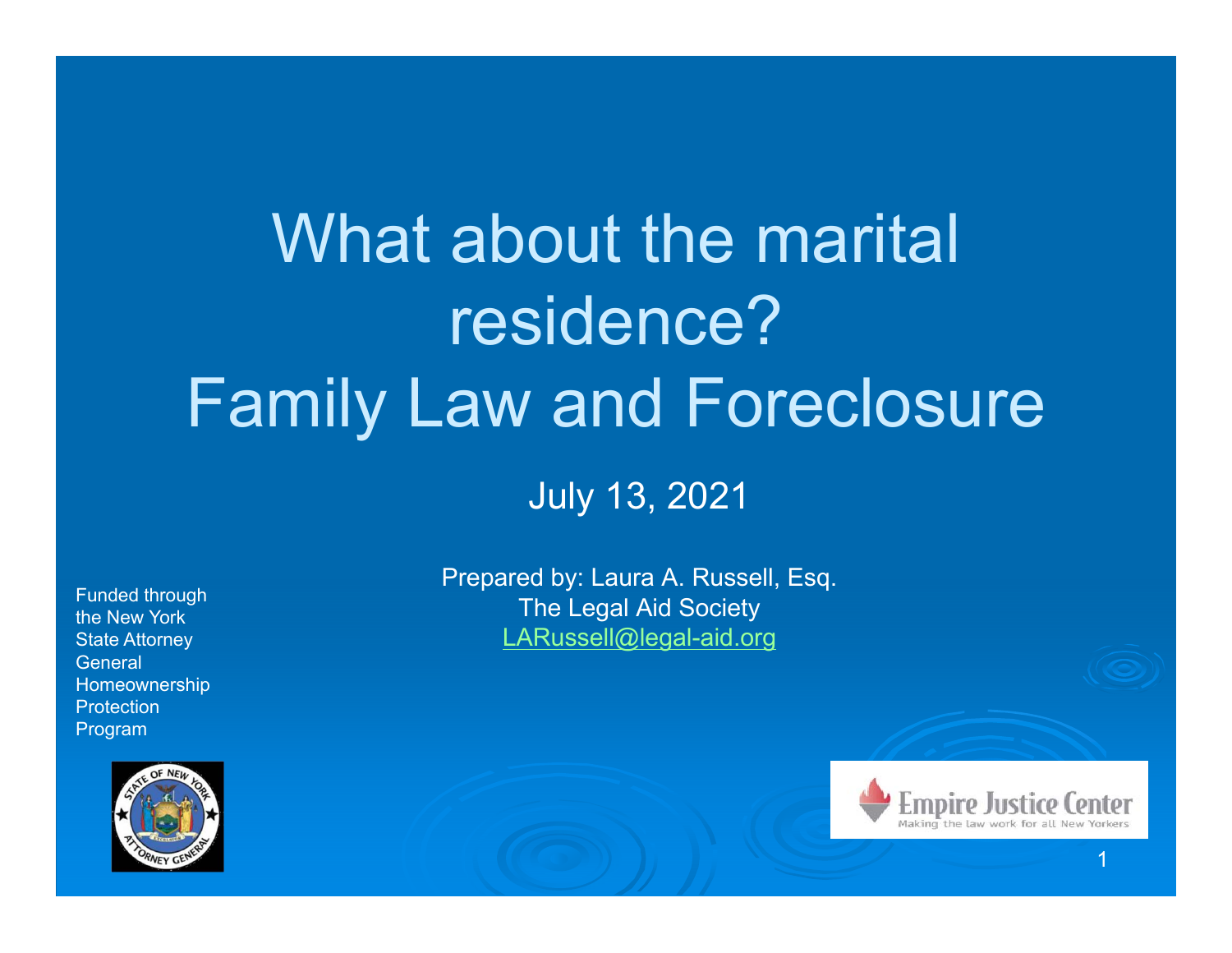# Basic Points for the initial intake

- $\triangleright$  Family court dockets begin with letters, but supreme court index numbers begin with numbers. Criminal court dockets usually start with County Letters: such as BX for Bronx, NY for Manhattan etc.
- $\triangleright$  The family court docket letter tells you the type of case:
- V: custody/visitation
- **▶ O: order of protection**
- N: abuse or neglect
- F: child or spousal support
- $\triangleright$  ALWAYS ASK TO SEE THE CLIENT'S COURT DOCUMENTS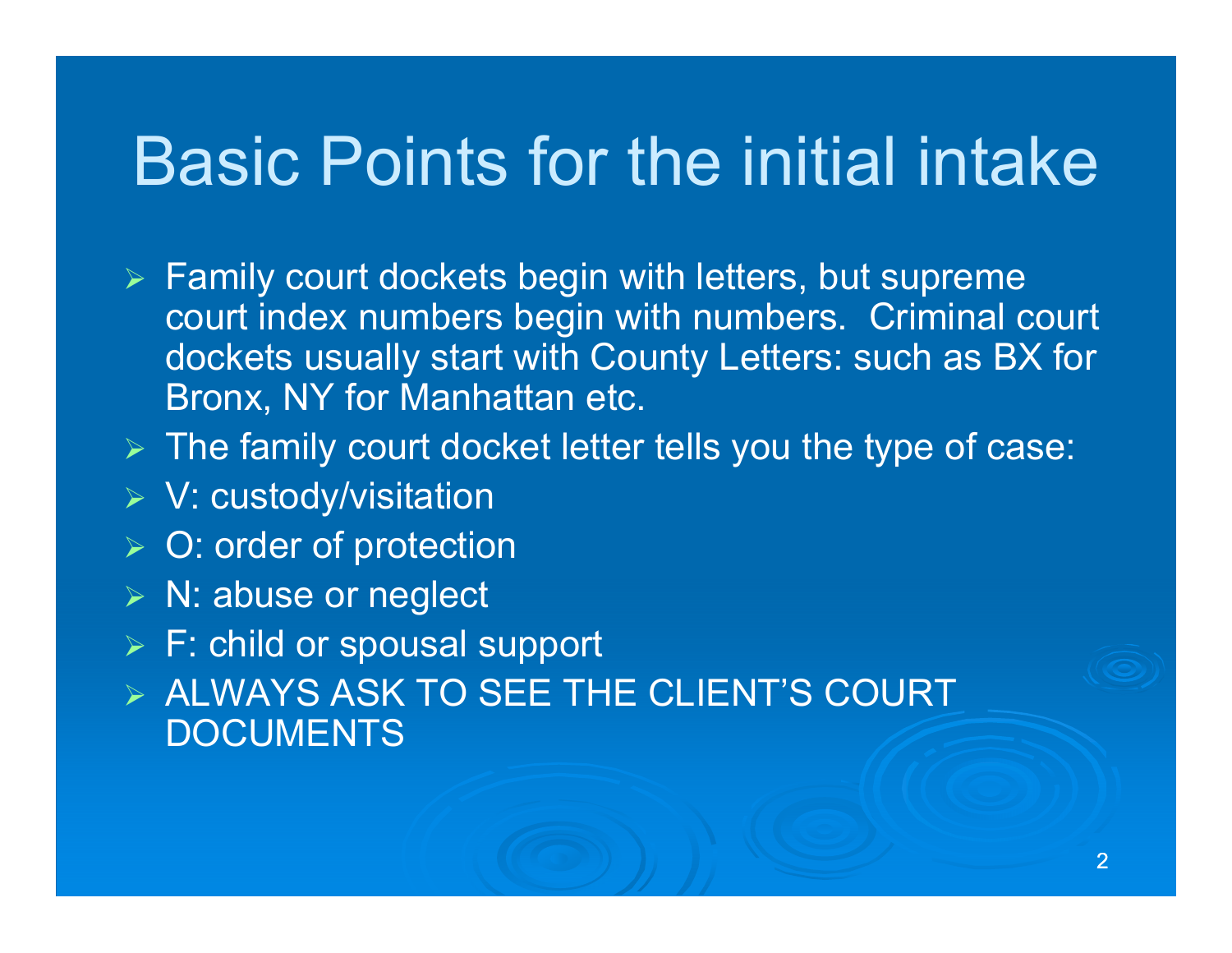# Forum Shopping

- You can litigate in family court, supreme court and criminal court, all at the same time.
- $\triangleright$  One can have an order of protection from any of these courts, all at the same time.
- $\triangleright$  Sometimes these orders can conflict.

 Family and supreme court handle orders of protection, custody/visitation, child support and spousal support (maintenance).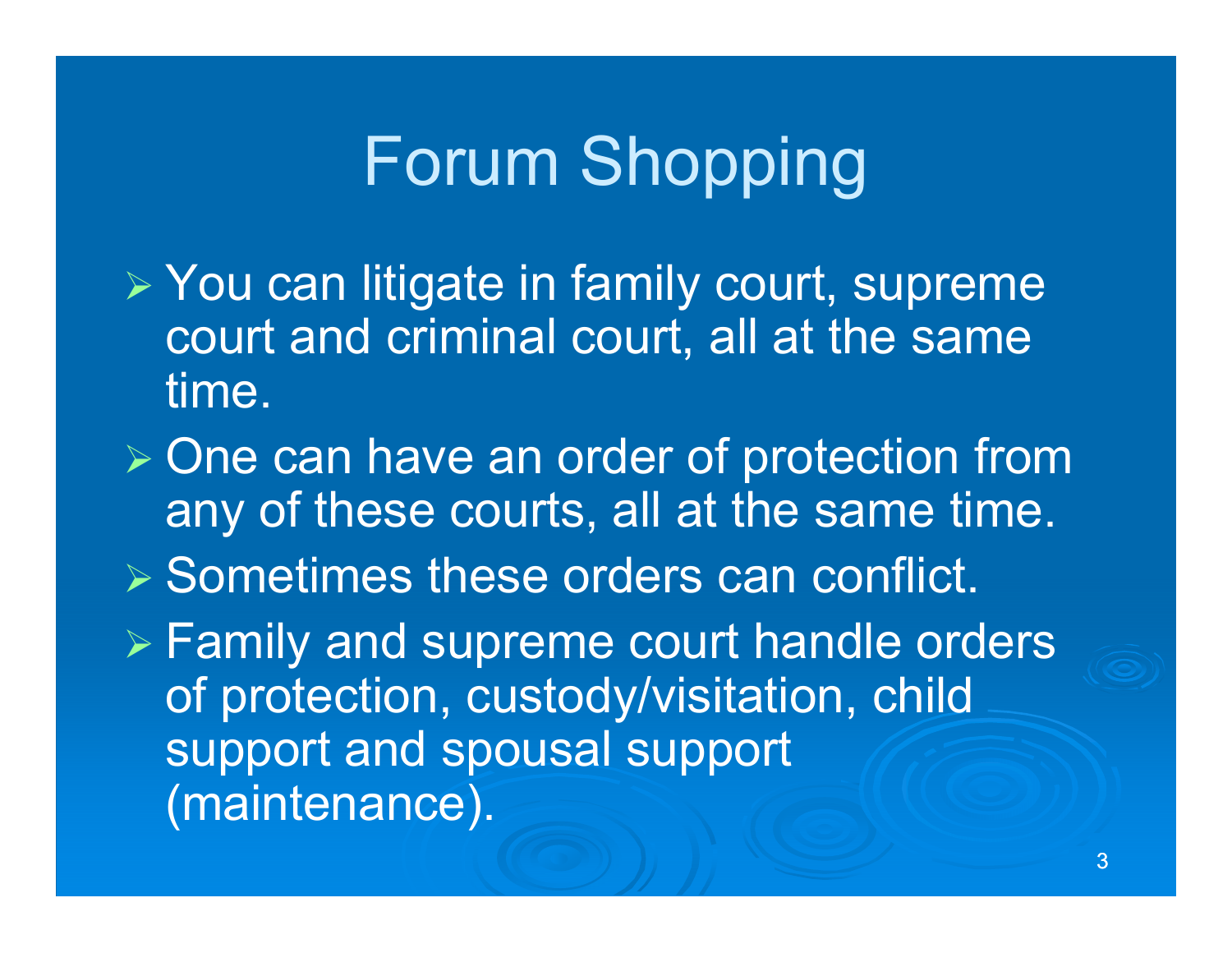# Differences of Courts

#### Family Court

- $\blacktriangleright$  More user-friendly (but overcrowded)
- $\blacktriangleright$  Clients can file petitions on their own
- $\blacktriangleright$  Clients more often given free (18B) attorneys
- $\blacktriangleright$ May take longer for resolution
- $\triangleright$  Has domestic violence waiting room and child care
- $\blacktriangleright$ May be there from 9 am until 5 pm
- $\blacktriangleright$  May have different judges (for custody, support, neglect)
- $\triangleright$  Person bringing the case is called the Petitioner and the other side is called the Respondent

#### **▶ Supreme Court**

- $\blacktriangleright$ **▶ Only place you can get a divorce** and divide property and debts
- $\triangleright$  Should have an attorney for appearances
- $\triangleright$  Attorney will start case
- $\triangleright$  Clients entitled to free attorneys for custody, visitation, contempt and orders of protection only
- $\triangleright$  Does not have child care or DV waiting area
- Usually only there from 9:30 until 1 pm
- $\blacktriangleright$  One judge hears entire case unless trial sent to Special Referee
- $\triangleright$  Person bringing the case is called the Plaintiff and the other side is called the Defendant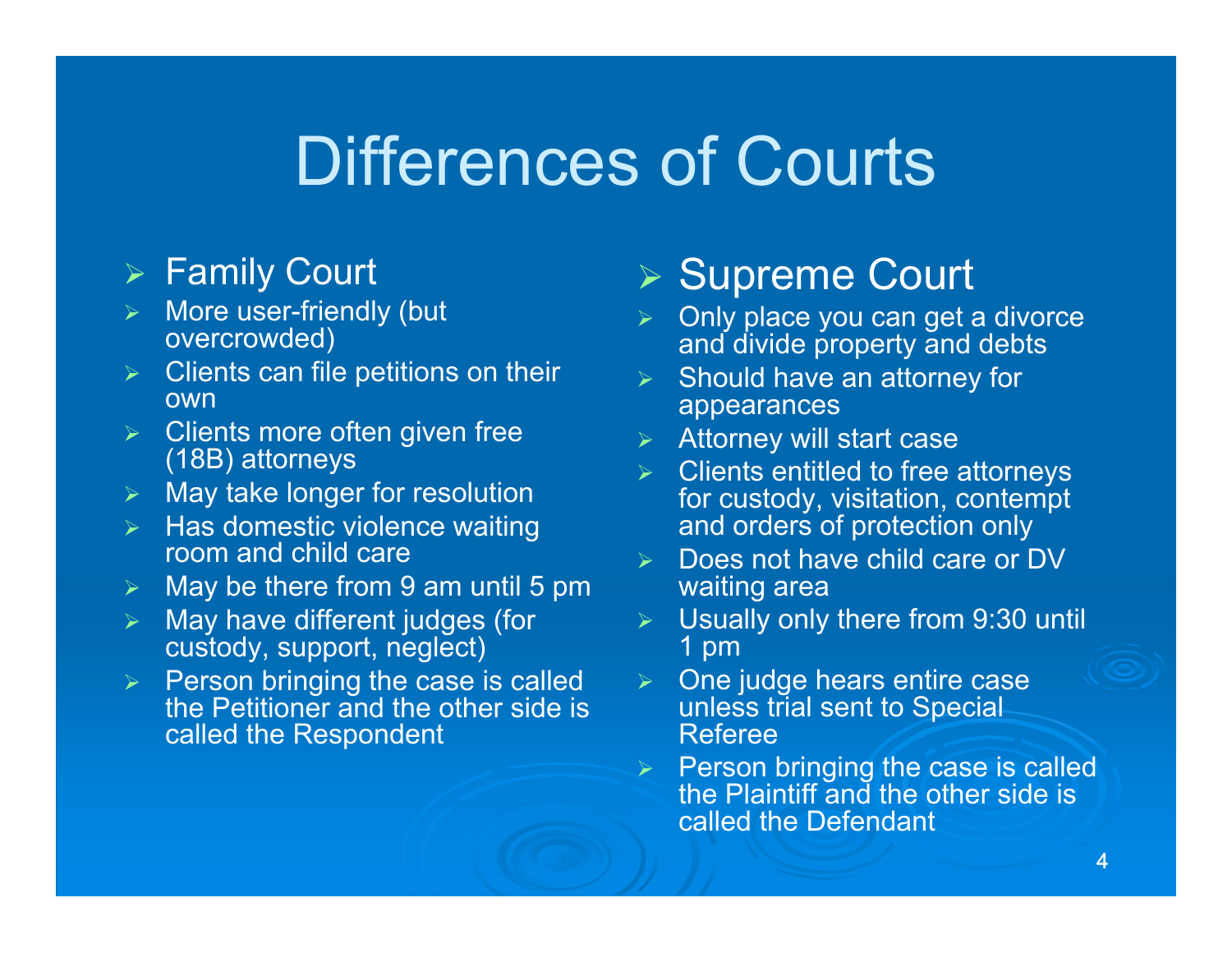# Assigned Counsel (18B)

- A client is entitled to a free, assigned counsel in family court for the following matters (Family Court Act §261-262):
- Child Protective
- Custody/Visitation
- $\triangleright$  PINS (Persons in need of supervision)
- **▶ Orders of Protection or violations of orders**
- Contempt proceedings for support (only respondent)
- $\triangleright$  Paternity (only respondent)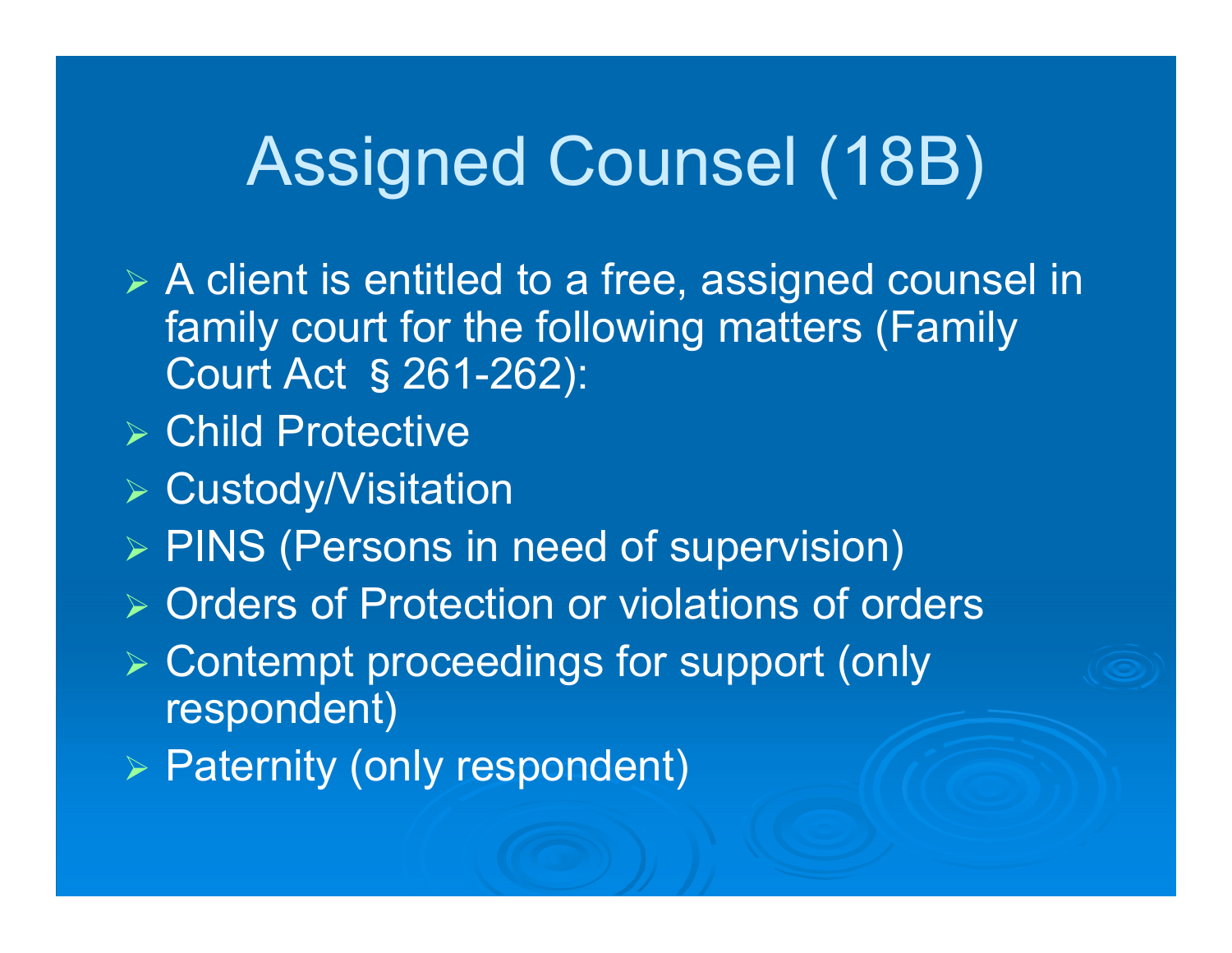# Assigned Counsel in Supreme Court

- $\triangleright$  In a divorce, which is only done in Supreme Court, you have the right to a free attorney for only parts of your case
- $\triangleright$  You have the right to a free attorney for the custody/visitation and the order of protection aspects only.
- $\triangleright$  The attorney is paid through the Judiciary Law and not 18B.
- ► You do not have a right to an attorney for any financial issues such as distribution of property or support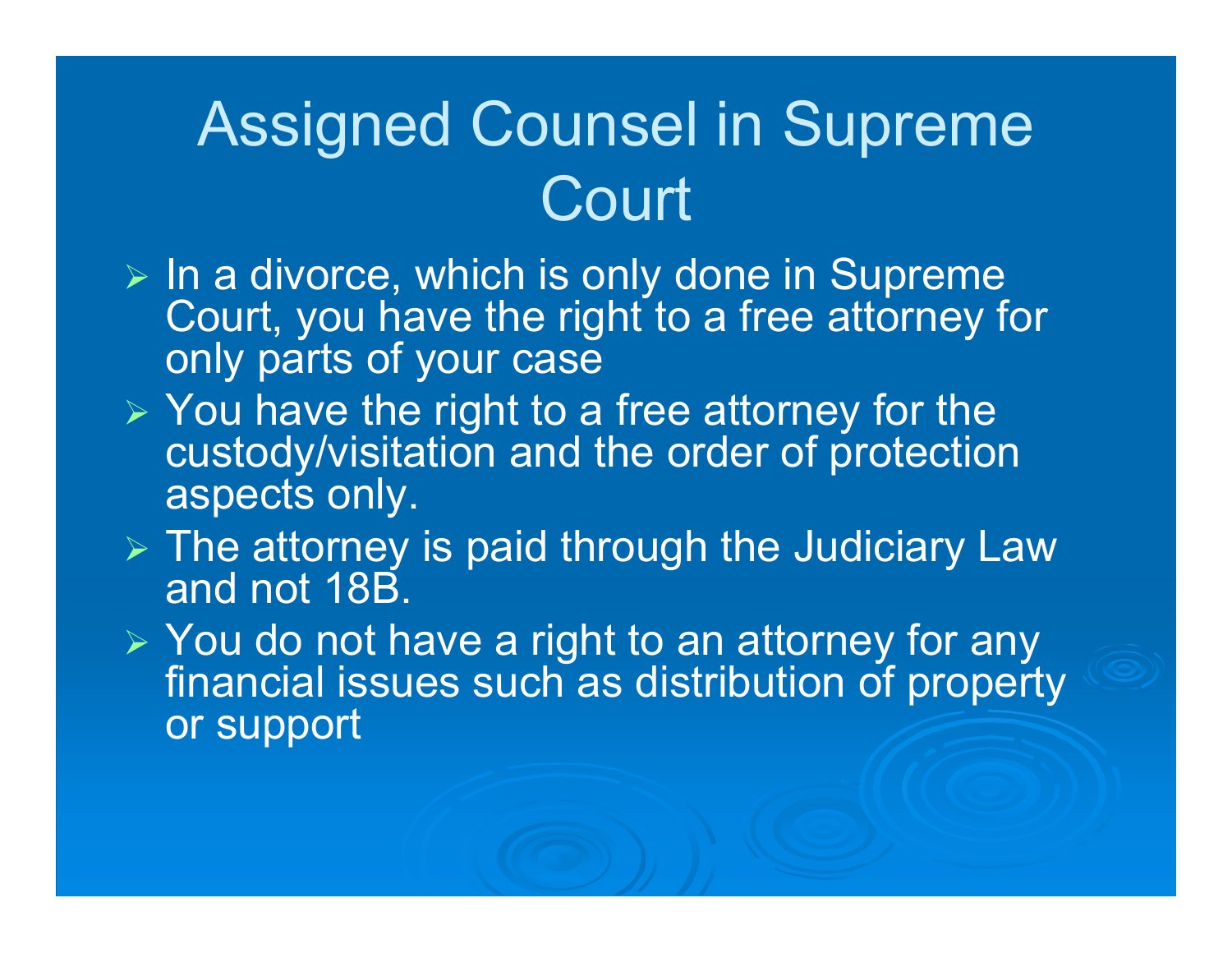# How Family Law and Foreclosure intersect?

- $\blacktriangleright$  Many aspects of a divorce are connected to the marital residence, whether in foreclosure or not. For example:
	- Judges tend to keep the children in the residence, so custody is linked to occupancy of the residence
	- Judges will not let one spouse stay in a house that they cannot afford, so support is linked
	- Orders of Protection can exclude spouses from the residence, regardless of who is on the deed/lease
	- Judges will consider a foreclosure when distributing property, assets and debts
	- Judges may order a spouse to sign a modification application
	- $\bullet$ Judgements may order a house sold, even if there is a liability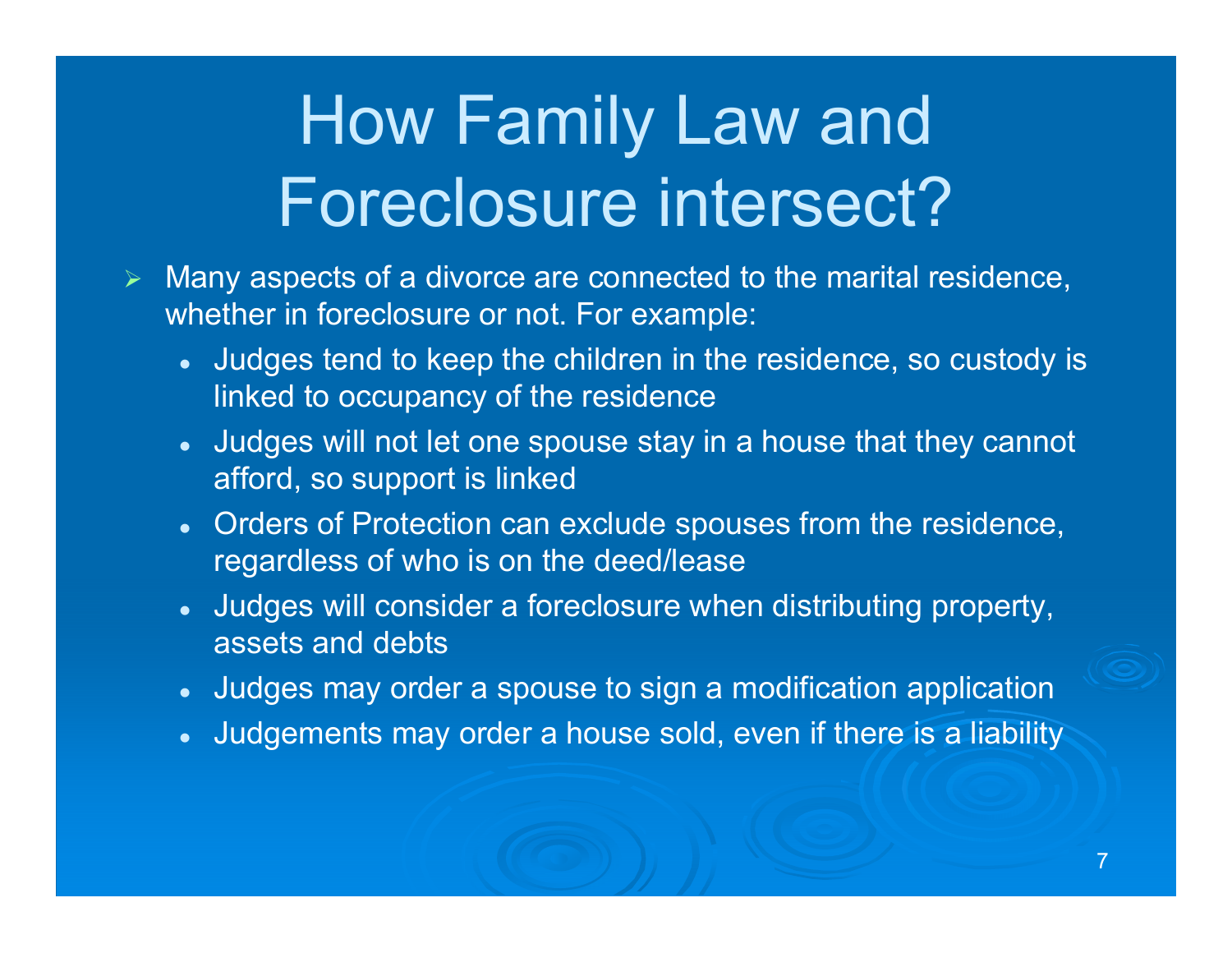# Pitfalls of 2 different matters

- Most counties have one judge handling the divorce and one handling the foreclosure
- $\triangleright$  Frequently neither of them understand what is occurring in the other case

 Divorce lawyers rarely understand real estate and foreclosure advocates rarely understand contested divorces which can lead to impossible rulings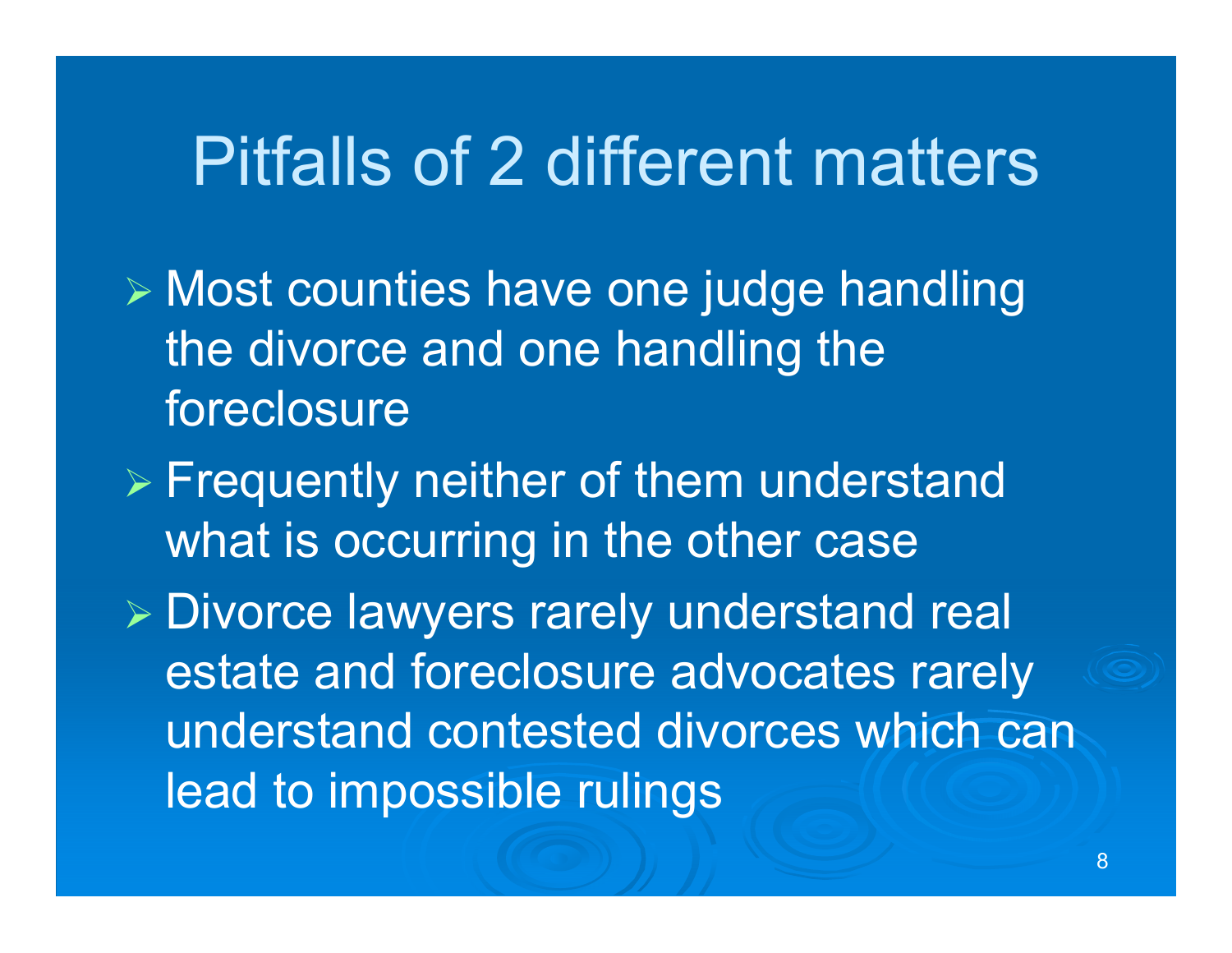# Orders of Protection (OP)

- > In Family Court, Article 8 of the FCA governs:
- $\triangleright$  An order of protection is a document that orders someone to stay away from the petitioner.
- $\triangleright$  It can also order a respondent/defendant out of the house, and to stay away from petitioner's job and school.
- $\triangleright$  It can cover the children of the relationship and keep the respondent/defendant away from the child, their school and their day care.
- $\triangleright$  They vary in length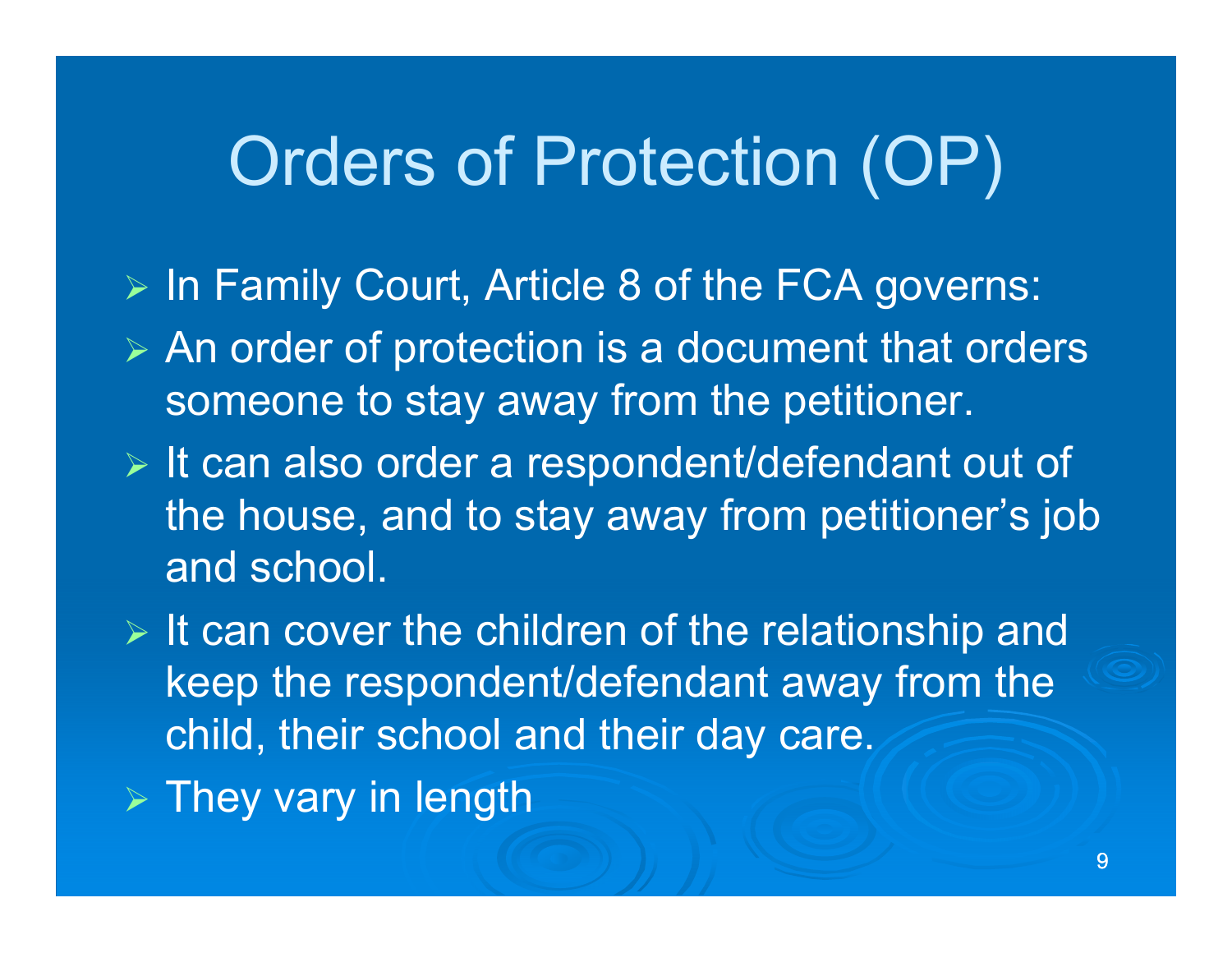Who Can Obtain a Civil OP? ➢Petitioner and Respondent must: (1) be related by consanguinity (blood) or affinity (marriage) (2) be (or have been) legally married (3) have a child in common, and/or (4) be or have been in an intimate relationship (does not have to be sexual)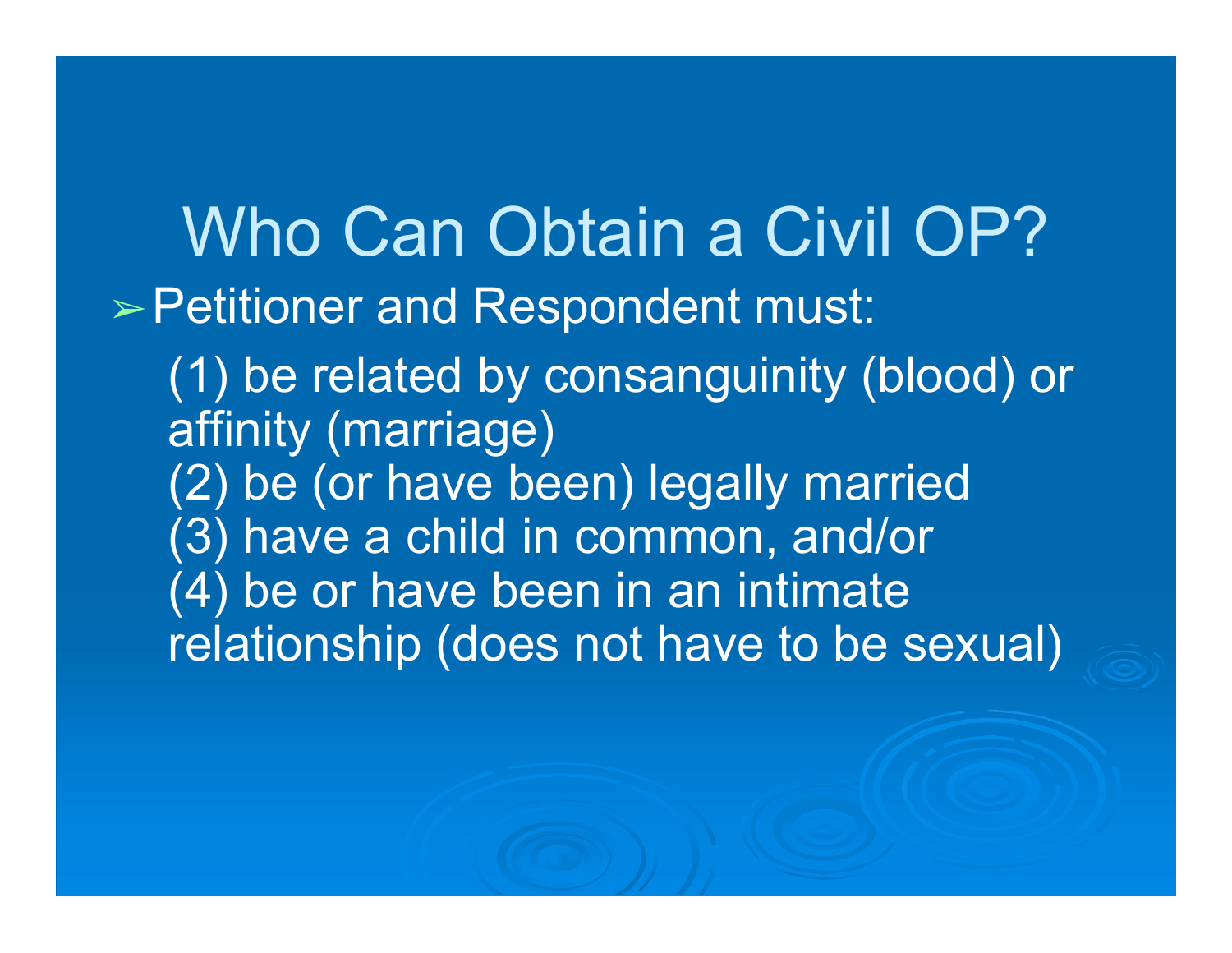# OP and the Marital Residence

 An OP (either temporary or permanent) can require someone to leave their house for extended times, sometimes over 5 years

 $\triangleright$  The person might still be required to pay mortgage, utilities and insurance  $\triangleright$  Only the judge who issued the OP can modify it (criminal, family or Supreme)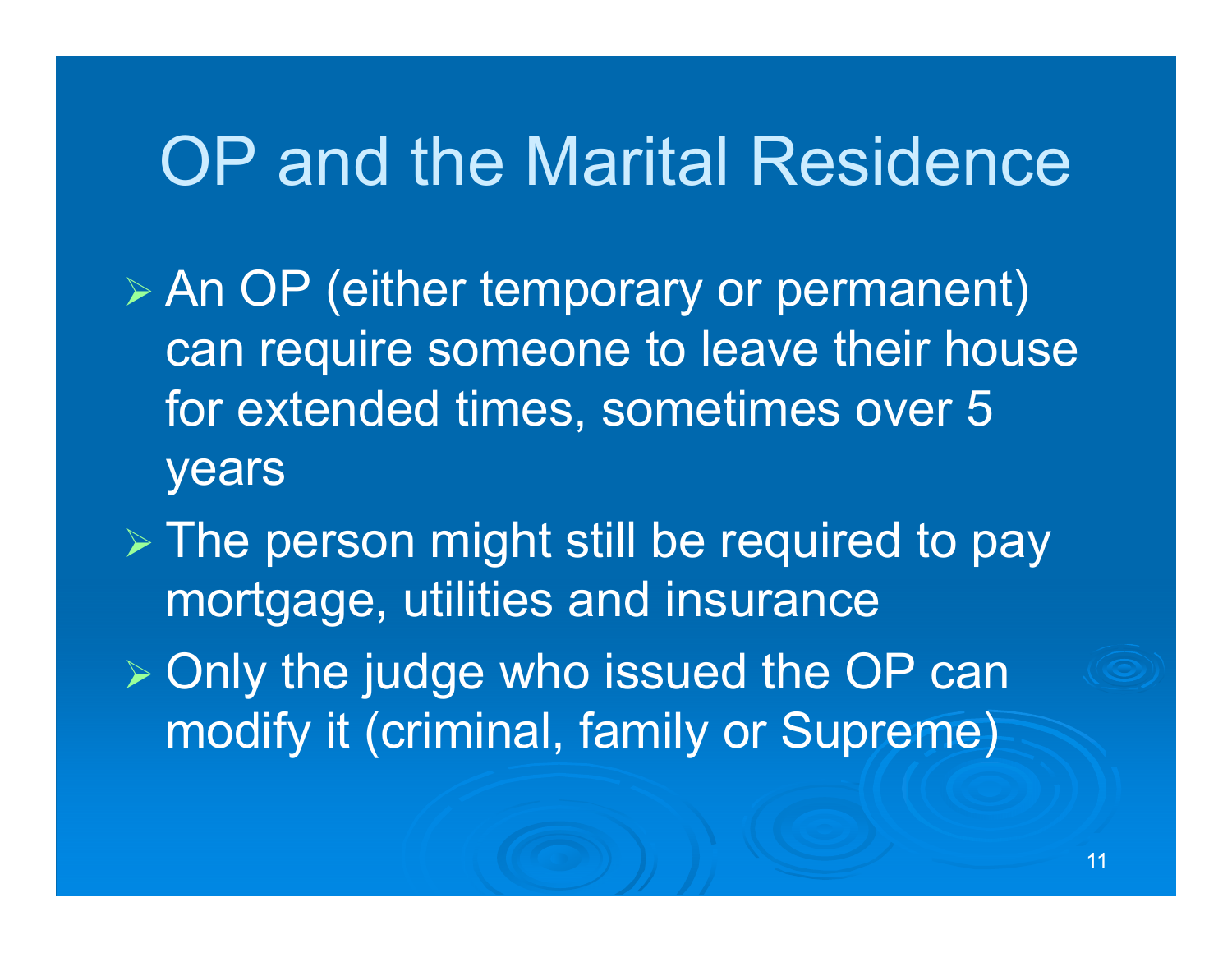# **Custody**

- $\triangleright$  There are several forms of custody, but the main issue is who has physical custody of the child(ren) more time than the other
- $\triangleright$  In a matrimonial action, custody litigation also involves the finances as the custodial parent receives child support
- $\triangleright$  Custody is intertwined with who is allowed to stay in the house until it is sold. If the custodial parent can afford to stay in the house after the divorce, the Courts will usually let them until the youngest is 18
- $\triangleright$  Details regarding who pays the expenses of the house, how it will be sold and when should be in either the Stipulation of Settlement, or the decision (Usually not in the Judgment of Divorce).
- $\triangleright$  Not all Stipulations are created equal (or properly)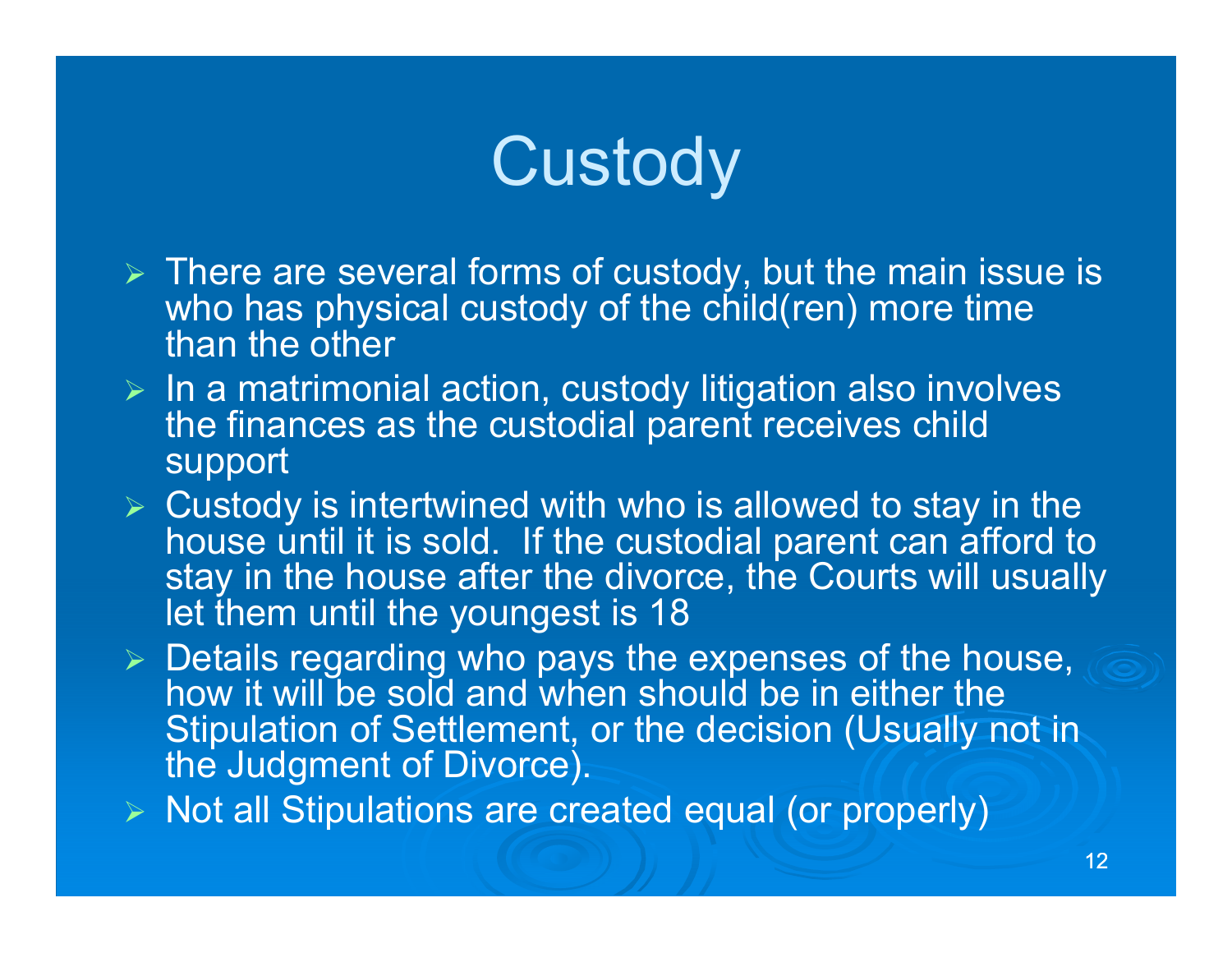# **Custody**

 Custody orders can be done in family or supreme court, and modified in either court (regardless of the original order) Custody is usually connected with the marital residence and the custodial parent will receive child support Custody and finances are intertwined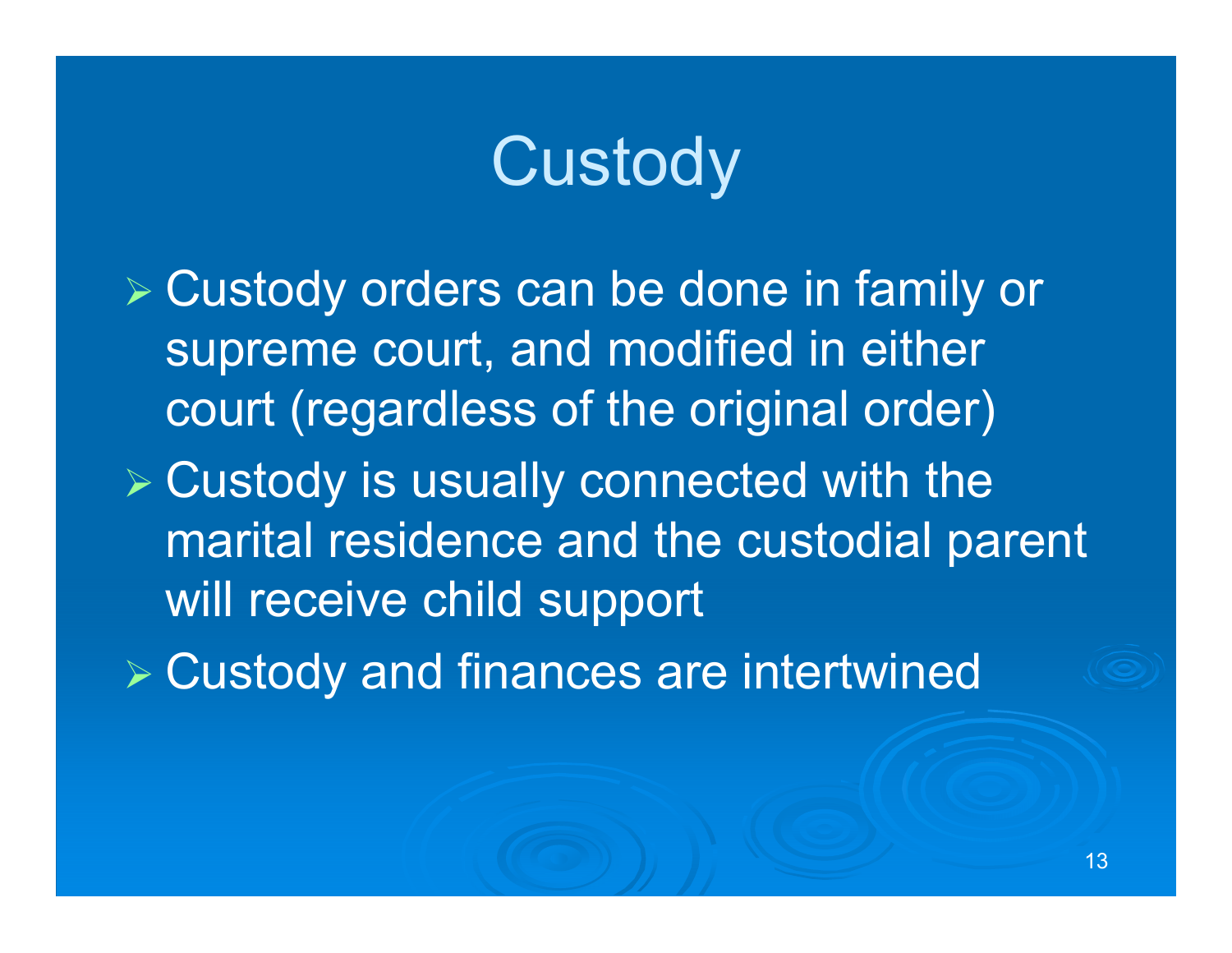# Child Support

- Child support can be handled in family court by support magistrates. They are not the same as the judges who handle custody
- Child support can be very easy to calculate if the noncustodial parent has income that is on the books (meaning they are taxed on it and report it on their taxes)
- $\triangleright$  Once the income is proven, the calculation is done and the child support is set
- $\triangleright$  It is very difficult to deviate from the calculation
- $\triangleright$  It is near impossible to reduce or eliminate arrears from a final child support order
- $\triangleright$  Final award is retroactive to date of filing of petition (unless agreement reached between parties)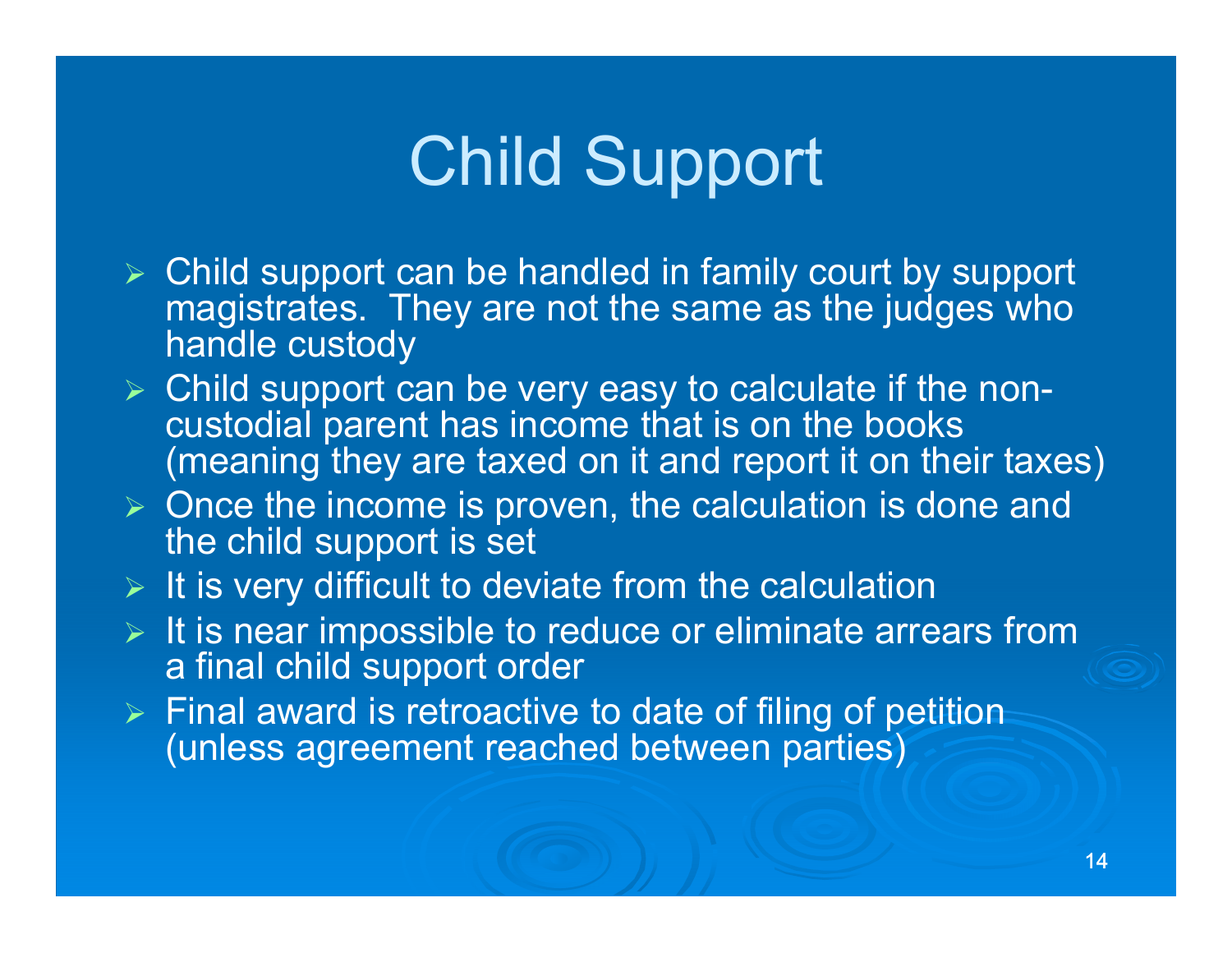# The CSSA

- Child support is covered by the Child Support Standards Act. It sets out a calculation to establish basic child support.
- $\triangleright$  The calculation is as follows: gross income minus FICA, NYC or Yonkers taxes, Medicaid and Social Security equals adjusted gross income (AGI).
- $\triangleright$  AGI is then multiplied by one of the following percentages, based on the number of children on the order: 17% for one child, 25% for two, 29% for three, 31% for four, 35% for five or more.
- $\triangleright$  That gives you the base child support amount to be paid.
- $\triangleright$  Child support ends when the child is 21 if ordered by the court but can go to 22 by parties' agreement.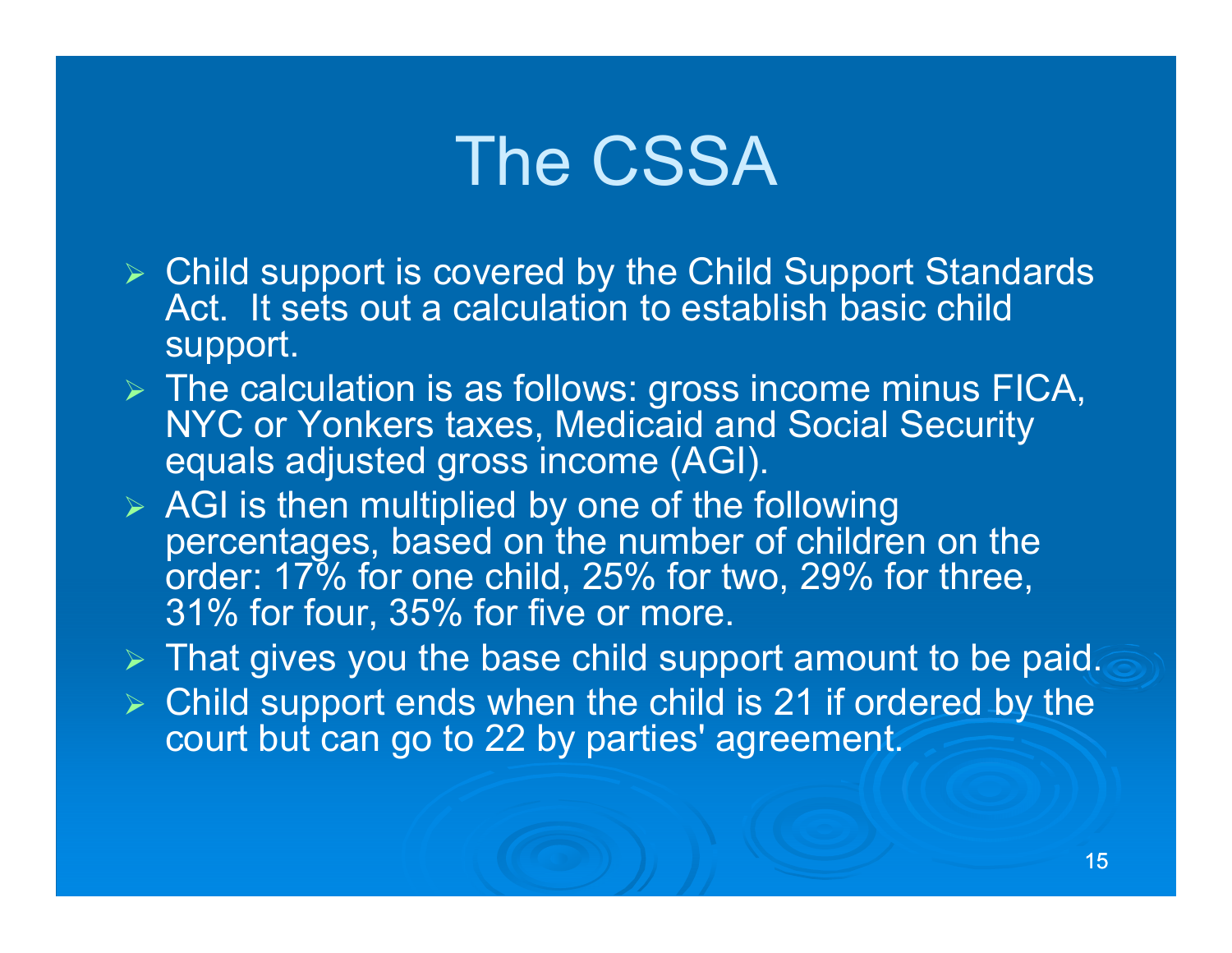# **Complications**

- $\triangleright$  Child support can be difficult to calculate for some of the following reasons:
- $\triangleright$  Income of non-custodial parent cannot be identified or proven (can try to prove through discovery of bank account and credit card statements to show income and expenditures)
- $\triangleright$  Non-custodial parent pays child support to other children already
- $\blacktriangleright$ Both parties' combined income is over \$154,000
- $\triangleright$  There is joint (shared) physical custody, and each parent has the child 50% of the time
- Mandatory add-ons of contribution for childcare and unreimbursed medical expenses (discretionary: educational expenses)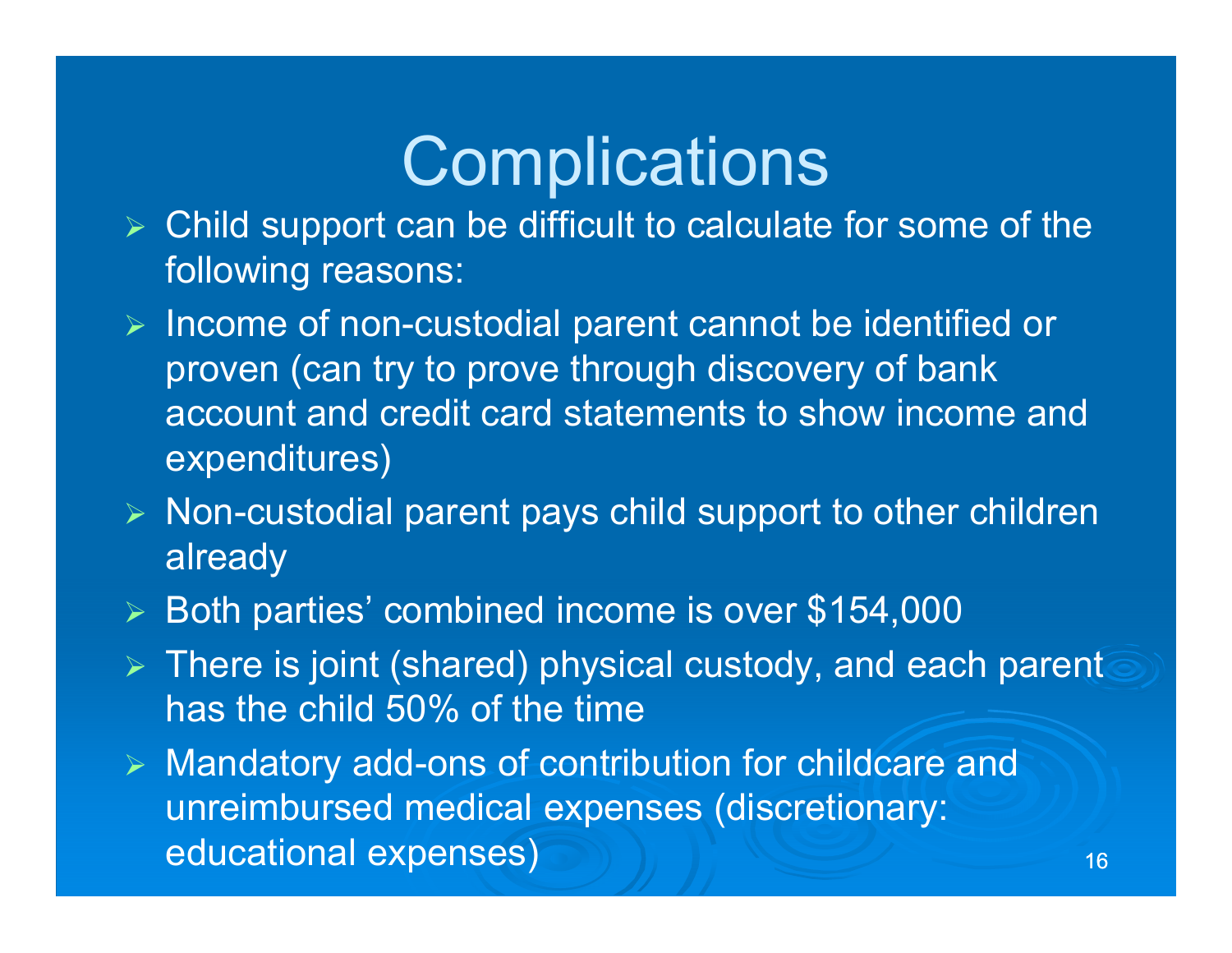# Spousal Support

- $\triangleright$  Though it is filed in the same way as child support, and heard by the same support magistrates, it is handled differently.
- $\blacktriangleright$  It is only available to spouses. If you are already divorced, and it is not mentioned in the divorce, you are not entitled to it.
- $\triangleright$  If you are not legally married, you are not entitled to it.
- $\triangleright$  It is formulaic in family court. The formula is the same as in a divorce. But court can deviate if finds presumptive amount is unjust or inappropriate
- $\triangleright$  Spousal support orders are non-durational and only end when a divorce is granted, or the supreme court modifies the order during a divorce action.
- $\triangleright$  Clients should be told that the filing of a spousal support matter usually triggers the other spouse to file for divorce.
- OCSS (formerly SCU) will not enforce stand alone spousal support orders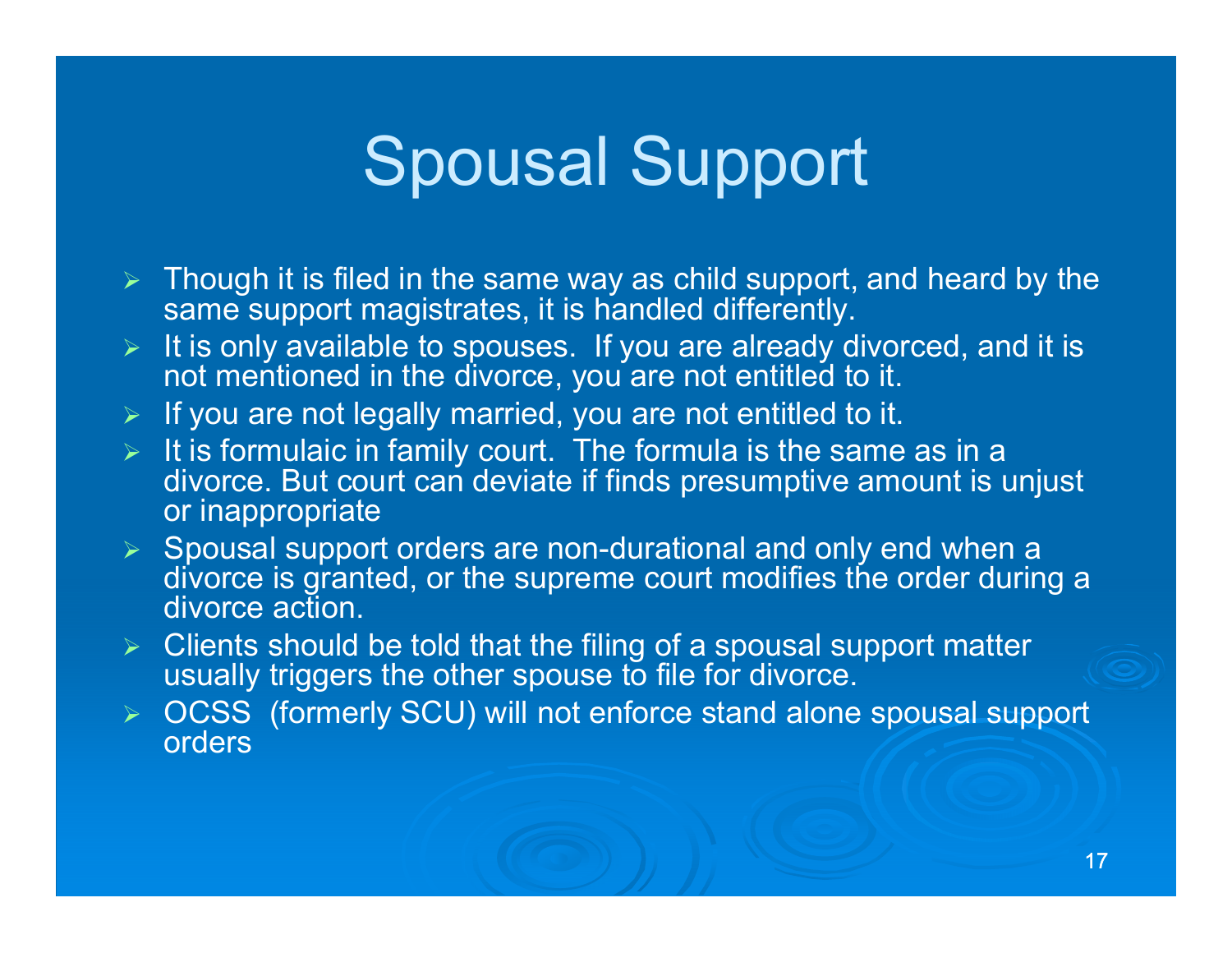# Divorce: Myth vs. Fact

## MYTHS

- $\triangleright$  Common law marriage is recognized in New York
- $\triangleright$  If we are separated for a number of years, we are automatically divorced.
- $\triangleright$  If I am served and I do nothing, my spouse cannot divorce me.
- We live apart. We are legally separated.
- We signed a legal agreement a year ago, so we are divorced.

#### $\triangleright$  FACTS

- $\triangleright$  There is no such thing as common law marriage. Living together gives you no rights.
- $\triangleright$  You must file for and obtain a divorce. It does not happen naturally.
- $\triangleright$  If you do nothing, your spouse will divorce you.
- $\triangleright$  You are only legally separated if you have a separation agreement signed and notarized and are living in agreement with it.
- A legal agreement does not get you divorced. A Judgment of Divorce gets you divorced.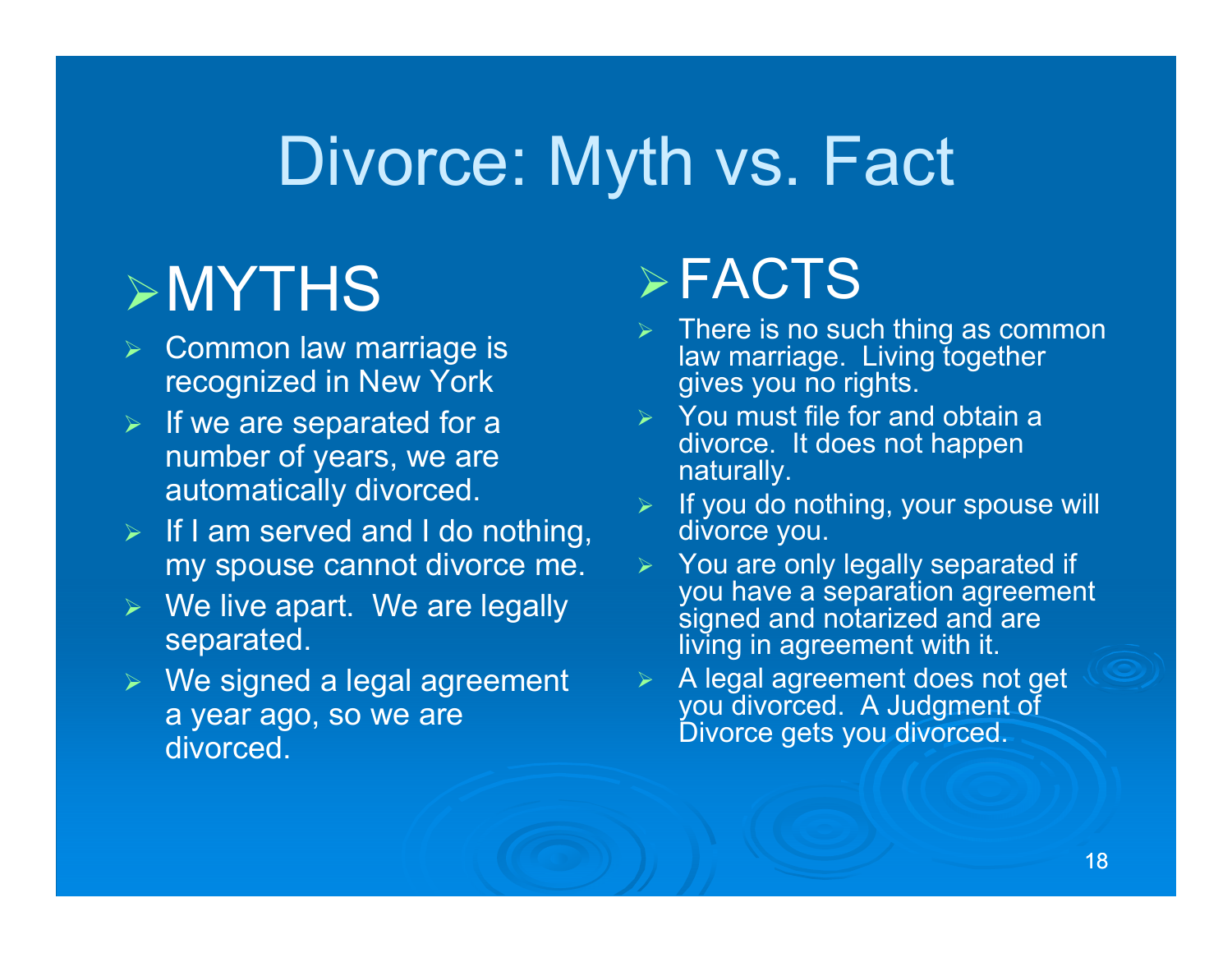# Divorce Basics

- Divorces are handled in Supreme Court.
- $\triangleright$  Divorces are the only legal way to divide marital property and debts and get maintenance (NY version of alimony.)
	- Marital property also includes retirement accounts and bank accounts, not just real property
- Divorces can be done on paper (uncontested) or by going to court (contested).
- $\triangleright$  Divorces are very complicated and there is much paperwork.
- $\triangleright$  It may take two years or more to obtain a divorce.
- $\triangleright$  Marital property is anything purchased during the marriage, or touched during the marriage. It is not just items titled jointly.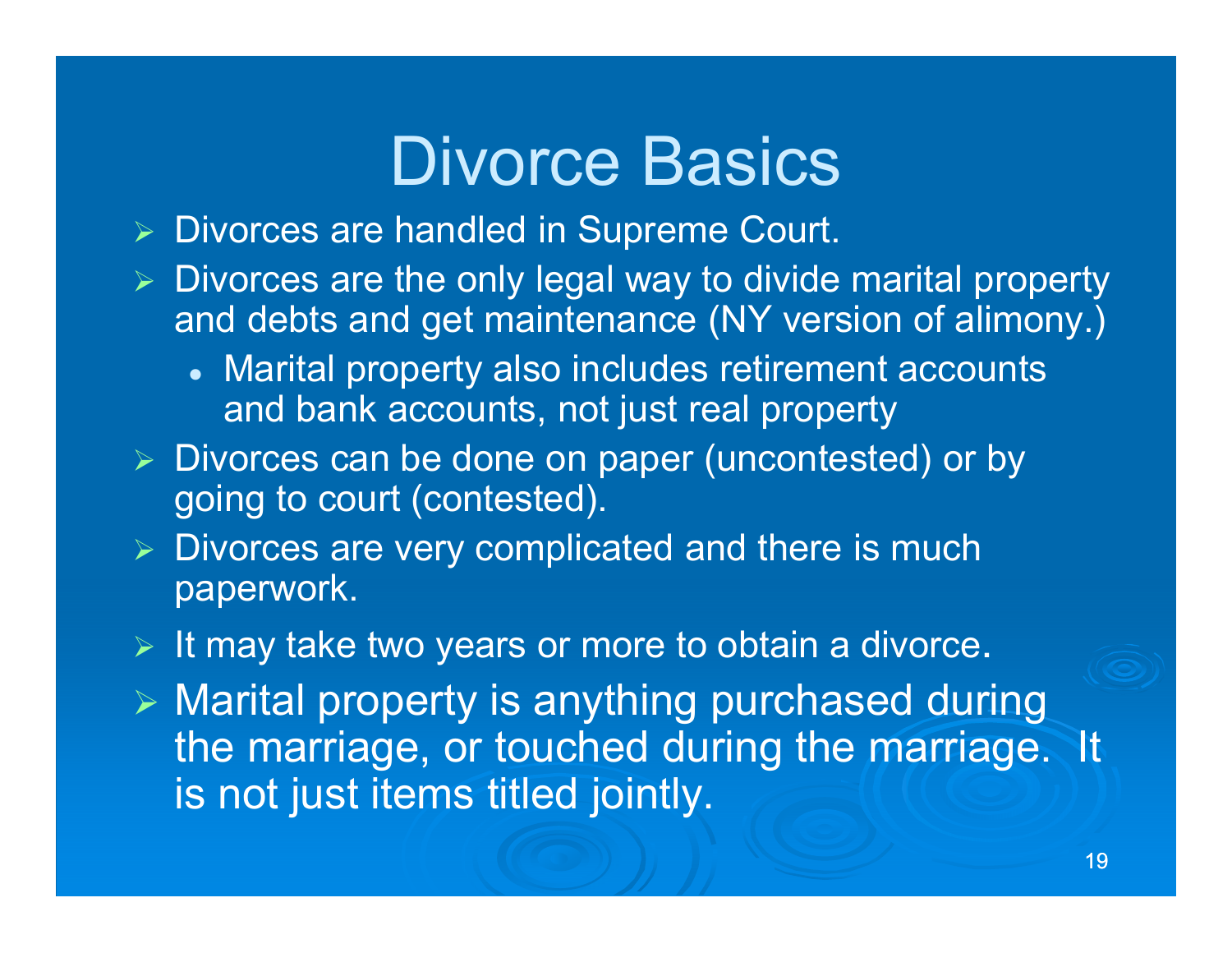# Contested vs. Uncontested

#### Contested Divorce

- $\triangleright$  Parties are not in agreement over any issue.
- **▶ Parties go to court, see a** judge and either work out an agreement or go to trial.
- $\triangleright$  Both parties attend court proceedings.
- $\triangleright$  This could take from one year to five or more years.

#### Uncontested Divorce

- $\triangleright$  Parties are in agreement over all of the issues
- $\triangleright$  One party files paperwork with the court and the other either consents or does not respond.
- $\triangleright$  Final paperwork is filed with the court and a Judgment is granted.
- $\triangleright$  This could take up to nine months.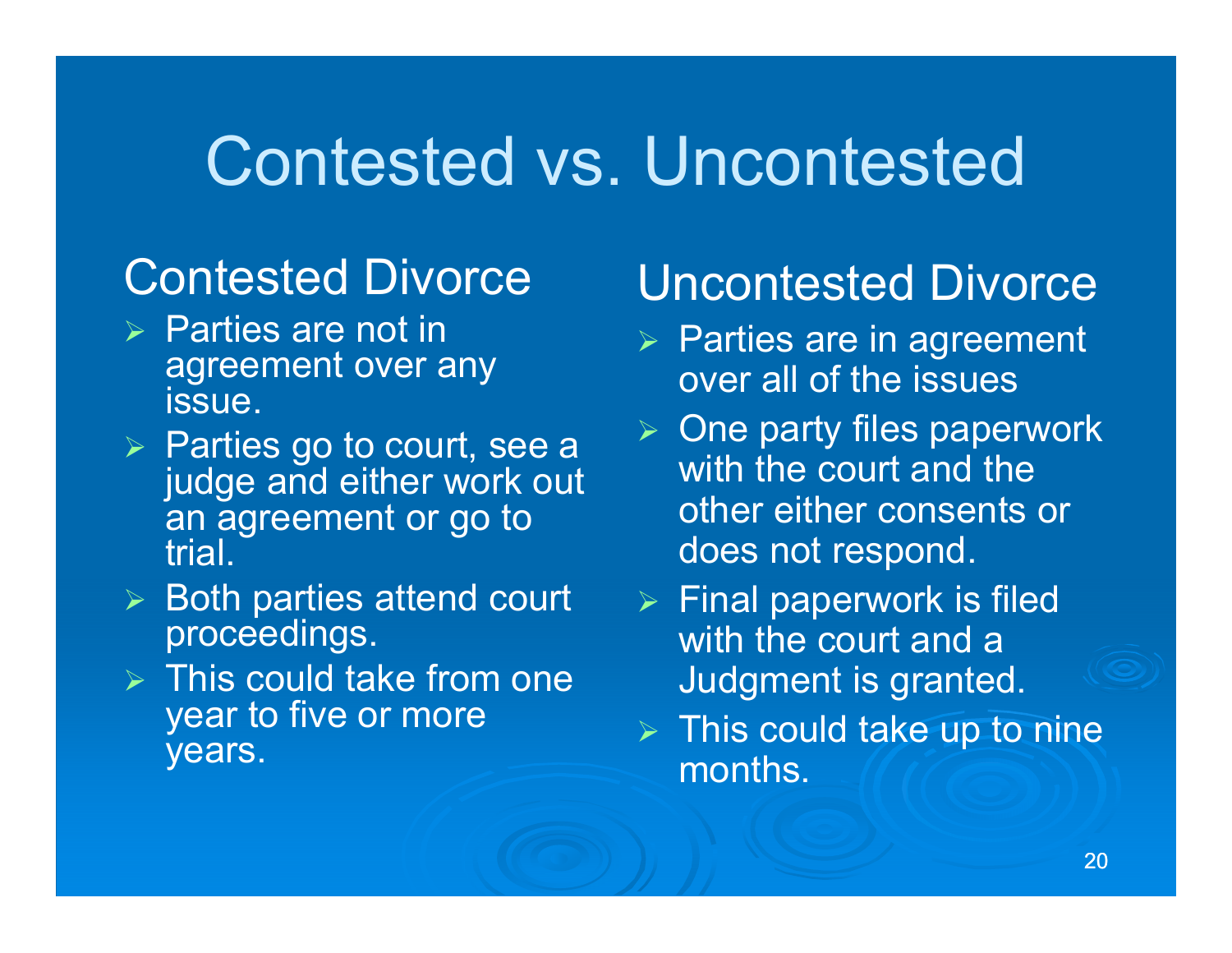#### Issues in a Divorce

- Grounds (NY has seven, one is cruelty, one is abandonment for a year and one is "irretrievable breakdown" a/k/a "no fault" ). The filing spouse must be the wronged party except for the no fault ground.
- $\triangleright$  Jurisdiction: NY has residency requirements that dictate when divorce actions can be filed in NY
- Custody/Visitation (similar to family court)
- $\blacktriangleright$ Child Support (similar to family court)
- $\blacktriangleright$ Order of Protection (similar to family court)
- $\blacktriangleright$ Maintenance (similar to spousal support in family court)
- $\blacktriangleright$  Equitable Distribution (distribution of all debts and assets of the marriage)
- **▶ Counsel and Expert Fees**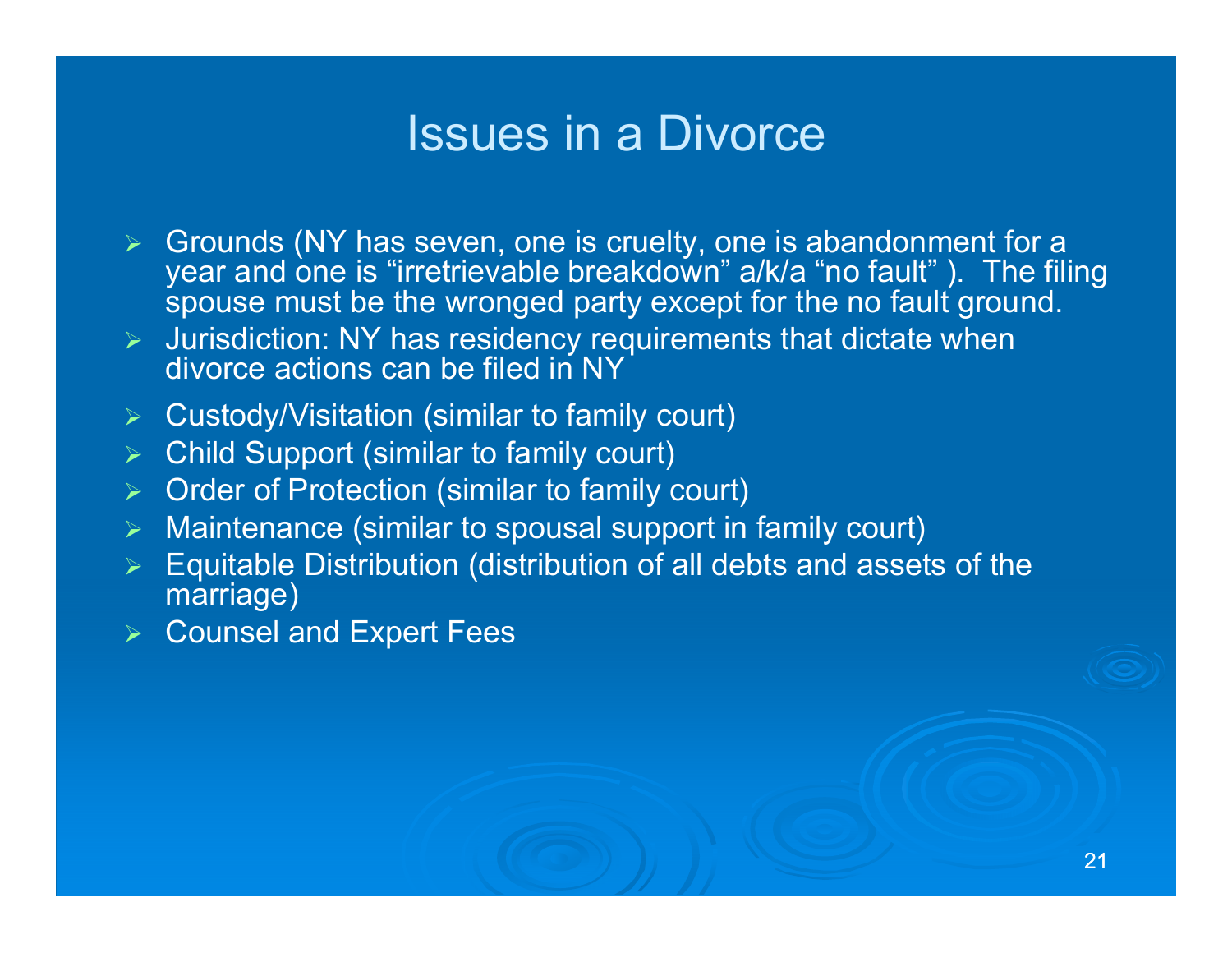# Maintenance (NY version of Alimony)

- Maintenance is NY's term for alimony, which is money paid by the "monied" spouse for the support of the "nonmonied" spouse.
- $\triangleright$  The court will set temporary maintenance at the beginning of a case, if requested, and then re-evaluate to set final maintenance at the end of a case. The temporary maintenance is based on a formula.
- $\triangleright$  The length of the award is based on the length of the marriage. There is an advisory schedule for duration based on the length of the marriage, but it is only advisory. It varies from 15%-50% of the length of the marriage.
- $\triangleright$  The formula for temporary and final maintenance is the same.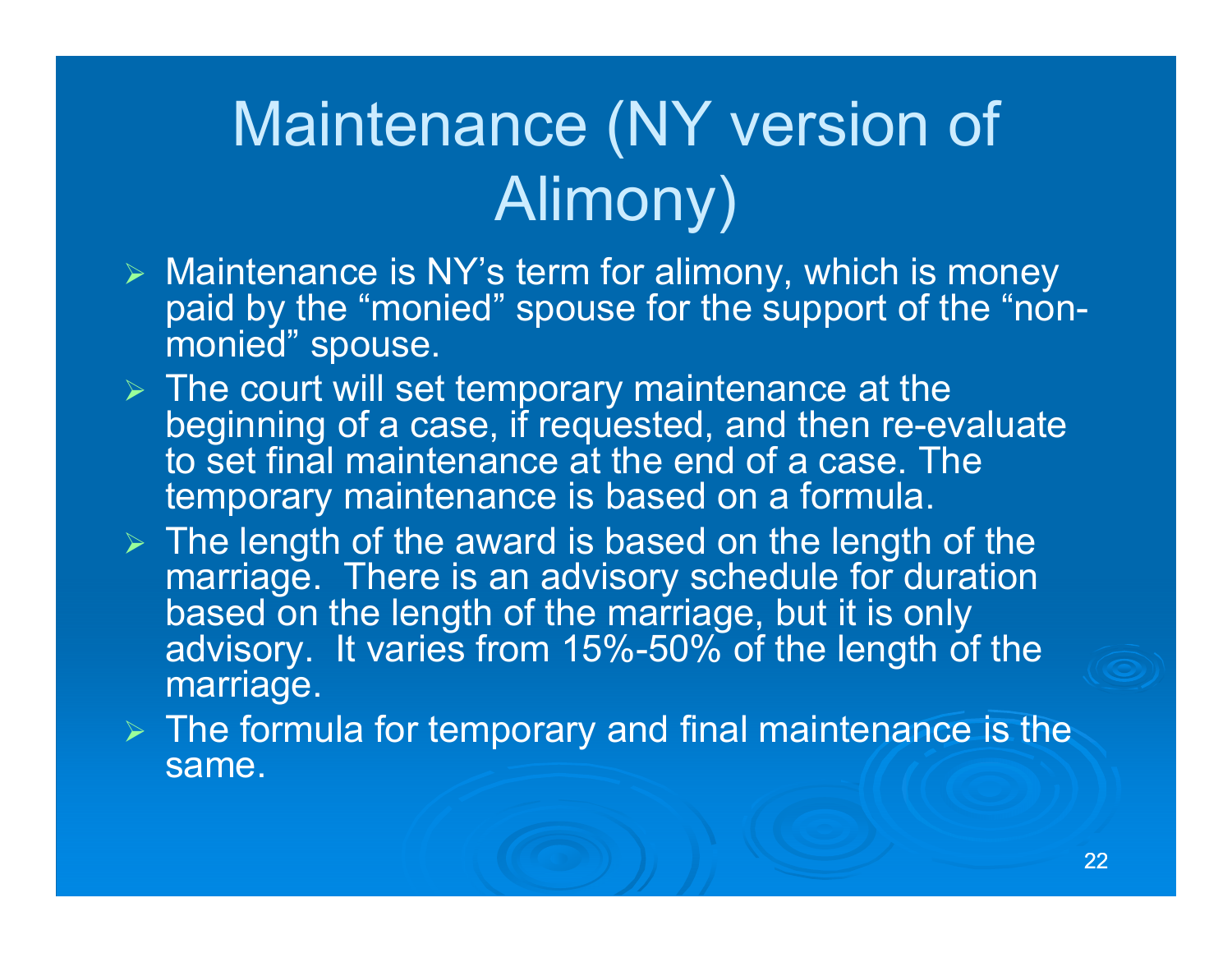#### Maintenance

- $\triangleright$  It is based on a formula. For parties where no child support is being paid or where the payee is also paying child support, the formula is 30% of the monied spouse's AGI minus 20% of the non-monied spouse's AGI or 40% of combined AGI, whichever is less.
- $\triangleright$  For parties where child support is being paid to the payee of maintenance, the formula is 25% of the monied spouse's AGI minus 20% of the non-monied spouse's AGI or 40% of combined AGI, whichever is less
- $\triangleright$  There are caps on income to be included in this calculation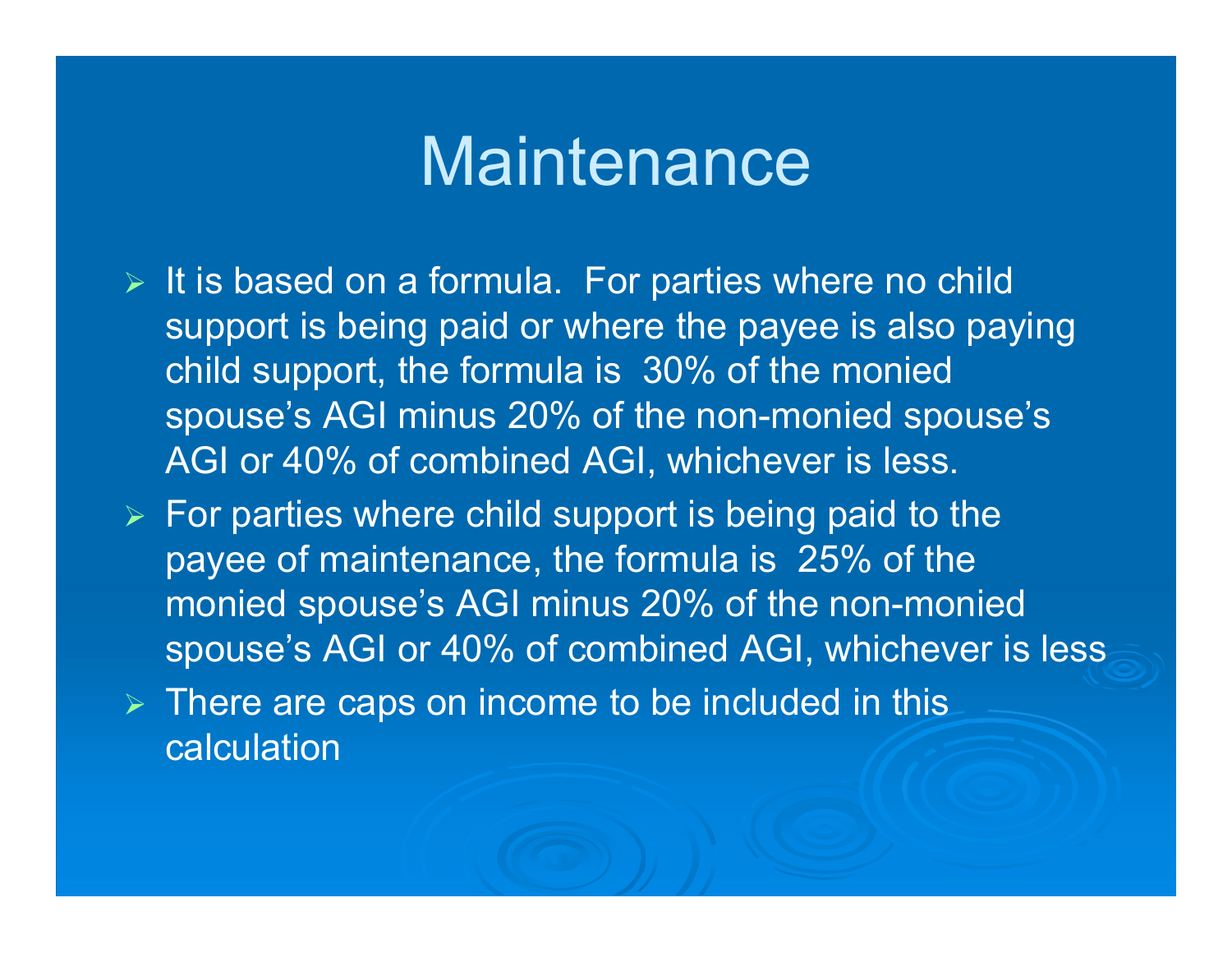# Support and owned property

- Spousal support (maintenance) and child support are to be used to pay for the mortgage, utilities and repairs
- At a divorce, exes do not receive additional monies to pay expenses of a house usually

 $\triangleright$  During the pendency of the action, a spouse may pay the mortgage, etc., instead of support or a portion of support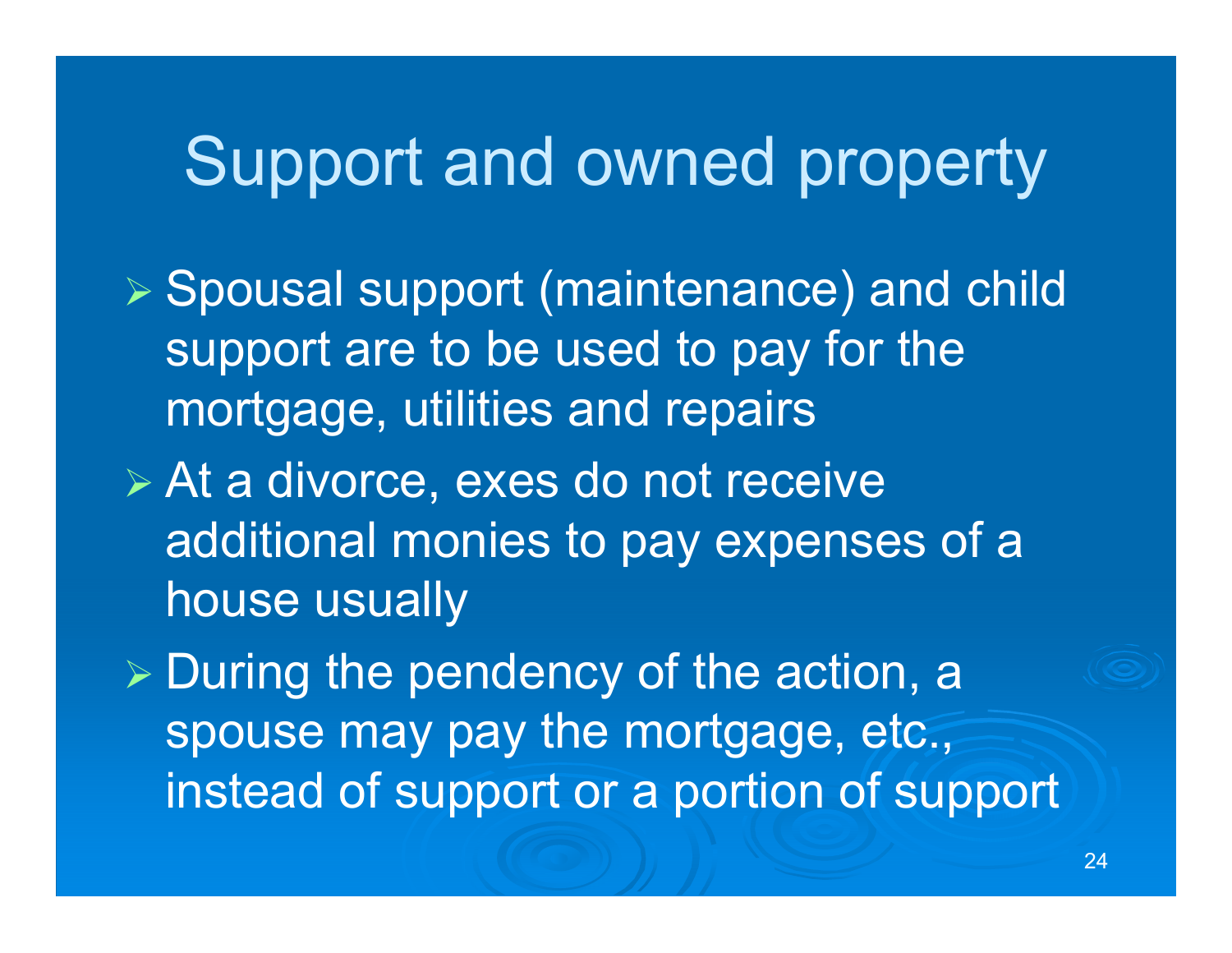# Equitable Distribution: What is marital property?

Items considered marital property or issues:

- Marital residence (such as house or rent-stabilized apartment)
- Cars, boats, motor homes
- $\triangleright$  Bank accounts
- $\triangleright$  Retirement accounts, pensions, 401(K)s, IRAs
- $\triangleright$  Businesses
- **▶ Debts on credit cards, personal loans**
- $\blacktriangleright$ Jewelry, furniture and other personal items
- $\triangleright$  Claiming of the children on income tax returns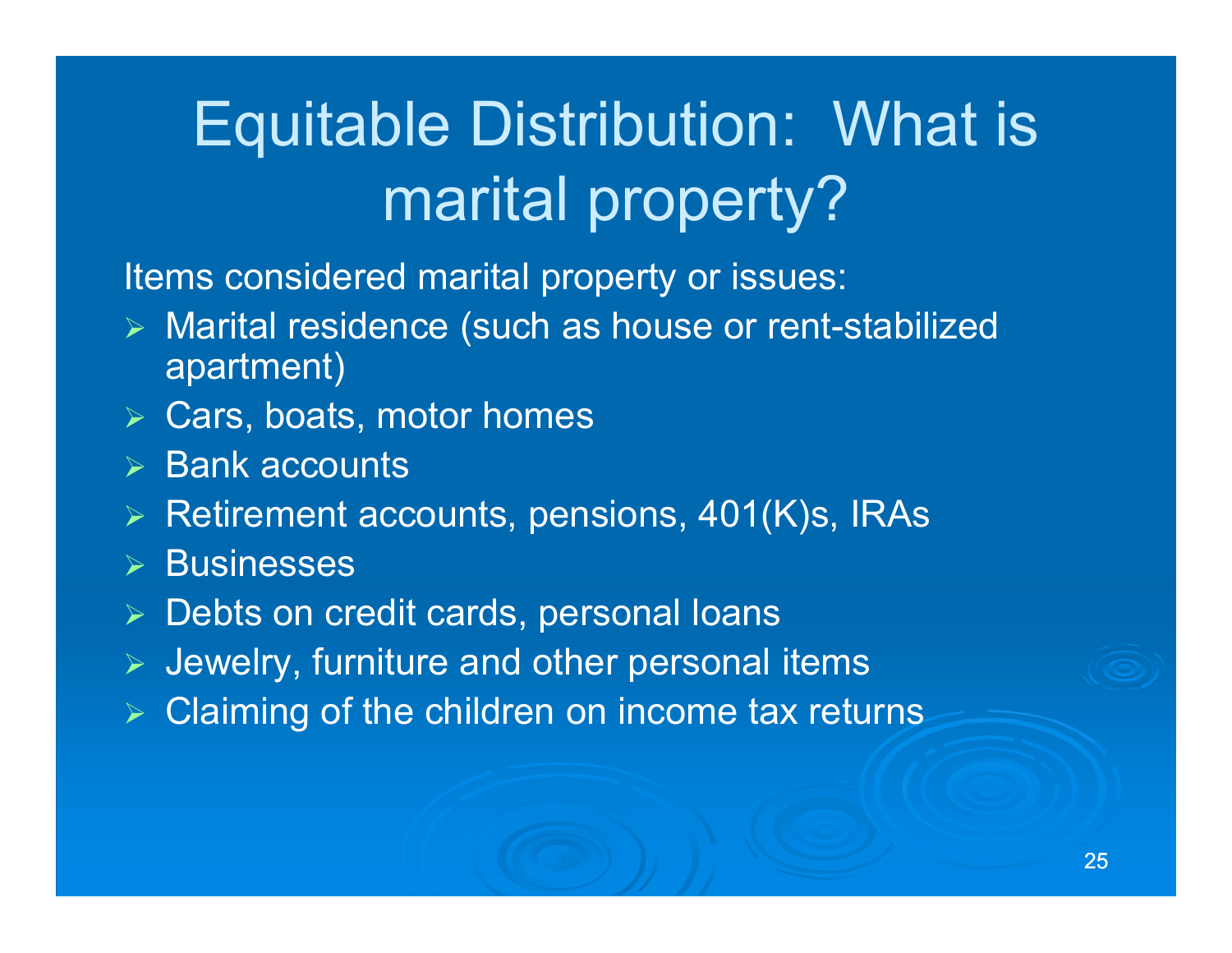# Marital Property

- $\triangleright$  Title is not the determining factor in marital property
- Anything bought, used or paid for during the marriage can be considered marital property

 $\triangleright$  Property transferred from one spouse to another during the marriage is still marital property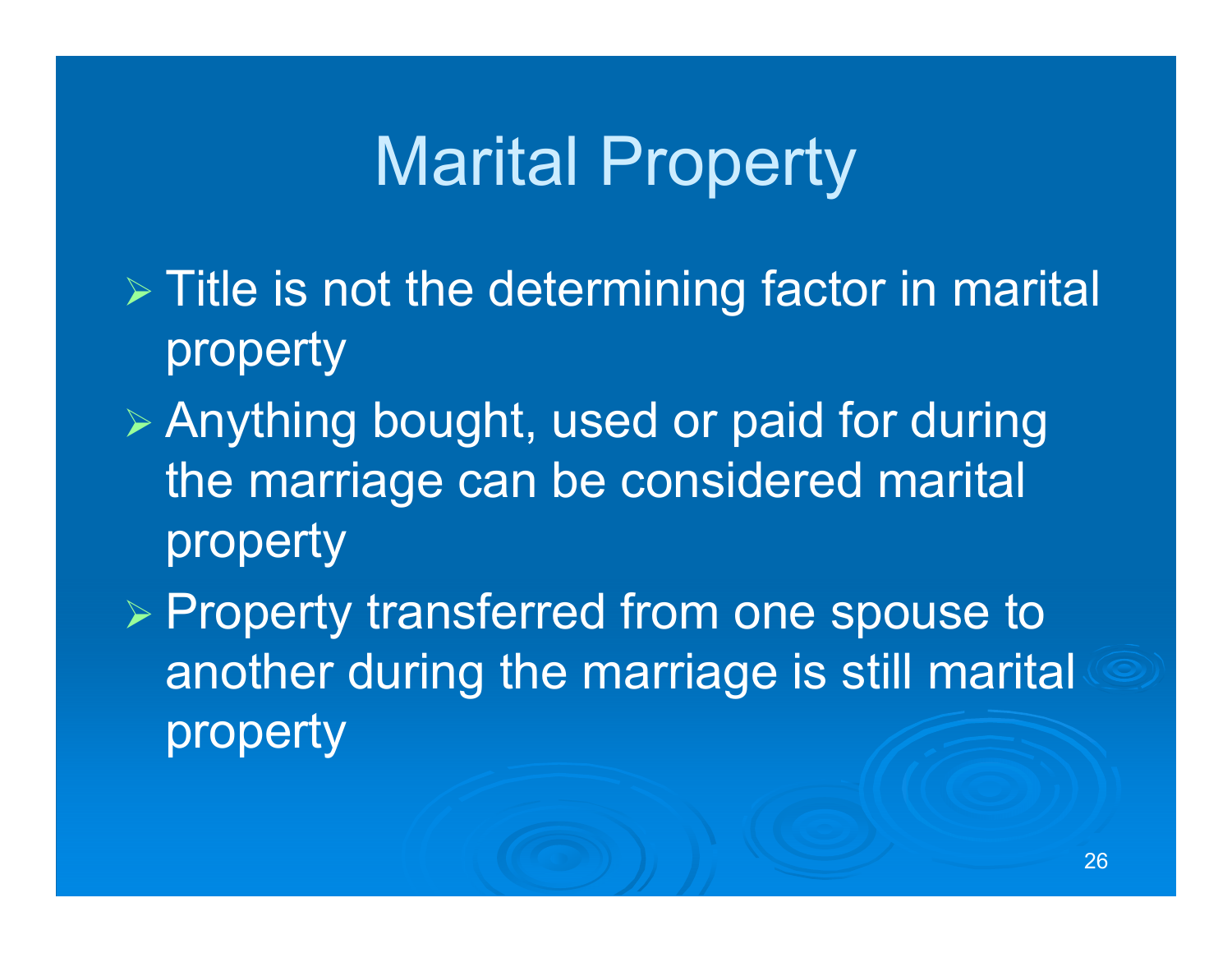# Constructive Trusts

- $\triangleright$  If a party feels the deed was transferred inappropriately to a non-spouse, they can file a constructive trust
- Constructive trust actions will usually be handled by the divorce judge
- $\triangleright$  If proven, the asset (usually property) will be brought back into the "marital pot" and the judge can order the property to change hands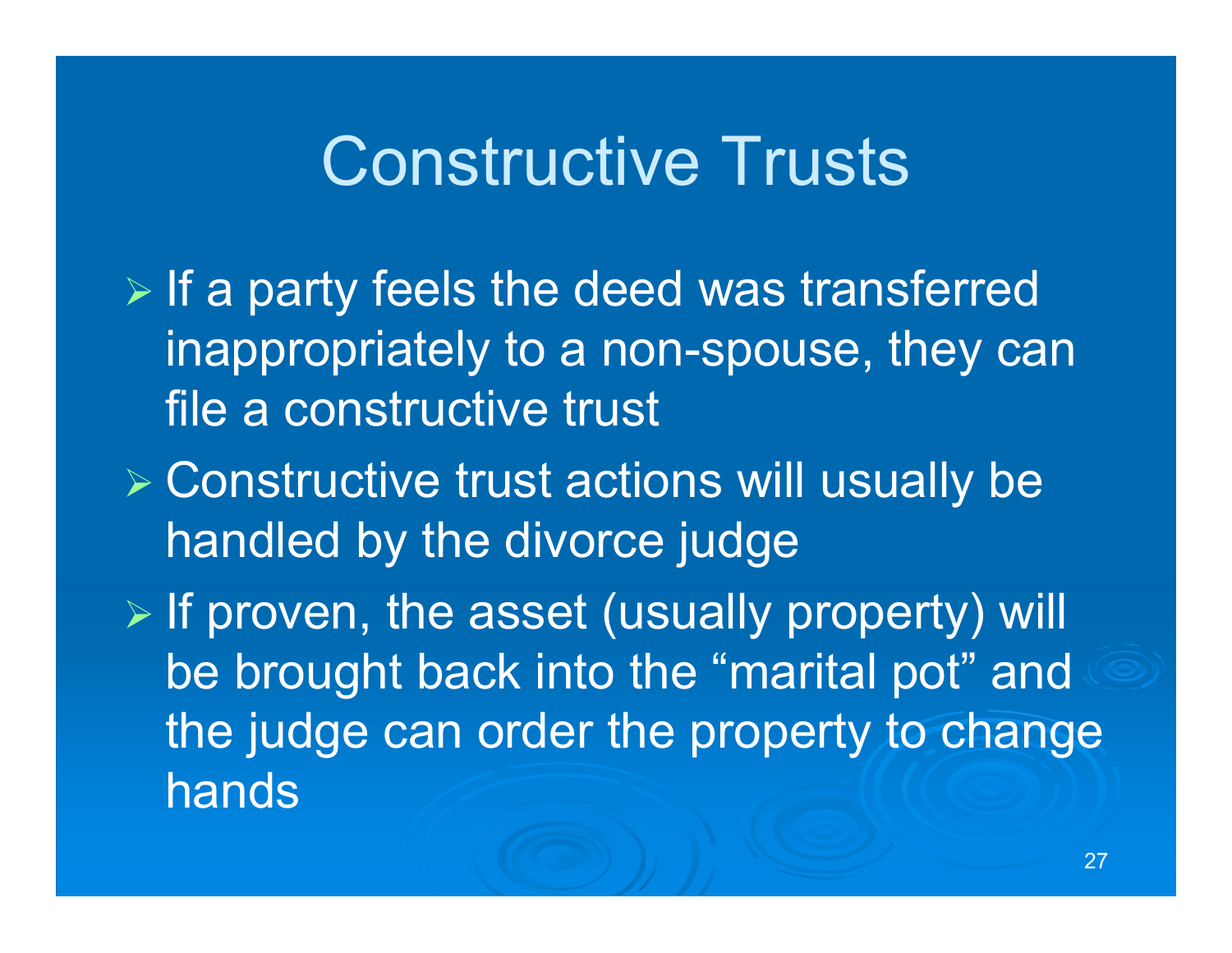#### The Divorce Process

 When initial papers are served, must now include Automatic Orders, which prevent dissipation of assets (including retirement accounts), incurring of unreasonable debts, removal of health insurance coverage for spouse and children, and changes in insurance beneficiaries

#### $\blacktriangleright$ Defendant must respond within 20 days in order to avoid default

- Notice of Appearance and Demand for Complaint if just served with Summons with Notice
- Answer and Counterclaims if also served with Complaint
- $\triangleright$  Early in case, there is a motion to grant interim relief (Pendente Lite Motion). In this motion, certain temporary relief may be granted, such as:
	- Order of Protection
	- $\bullet$ Exclusive Use of the Marital Residence
	- Custody and Child Support
	- Temporary Maintenance/paying household expenses
	- Interim Counsel fees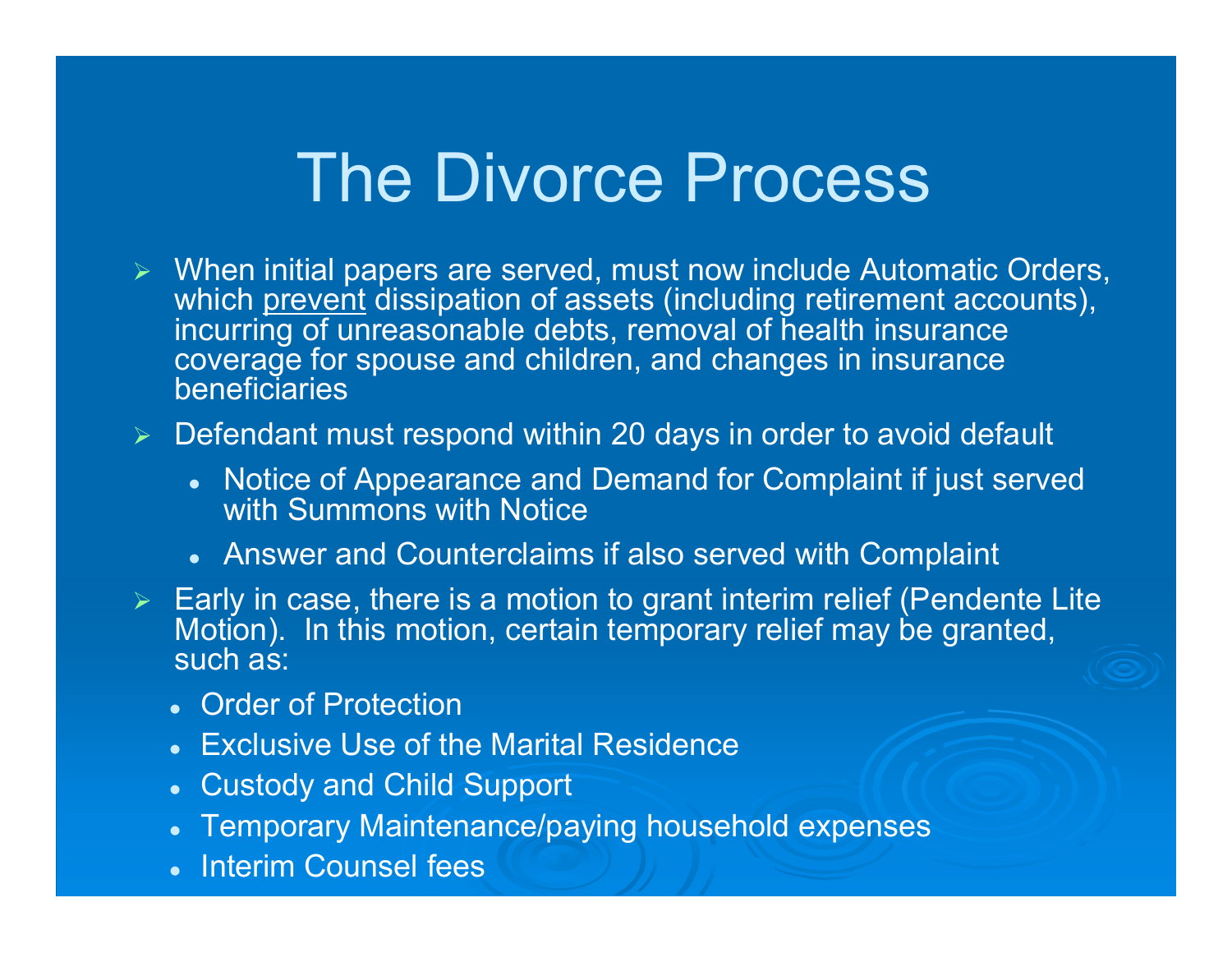### Process Continued

- $\triangleright$  After all temporary relief is set, the court will set a schedule for the exchange of documents (discovery). Financial documents must be exchanged during a divorce.
- $\triangleright$  Eventually, all documents will be exchanged and the parties will attempt to settle.
- $\triangleright$  If the matter can settle, an agreement will be signed and the parties will file the paperwork to finalize the divorce.
- $\triangleright$  If the matter cannot settle, a trial will be held and the judge will issue a decision. The judge can decide there are no grounds, and the parties will stay married, or the judge can decide to issue a Judgment.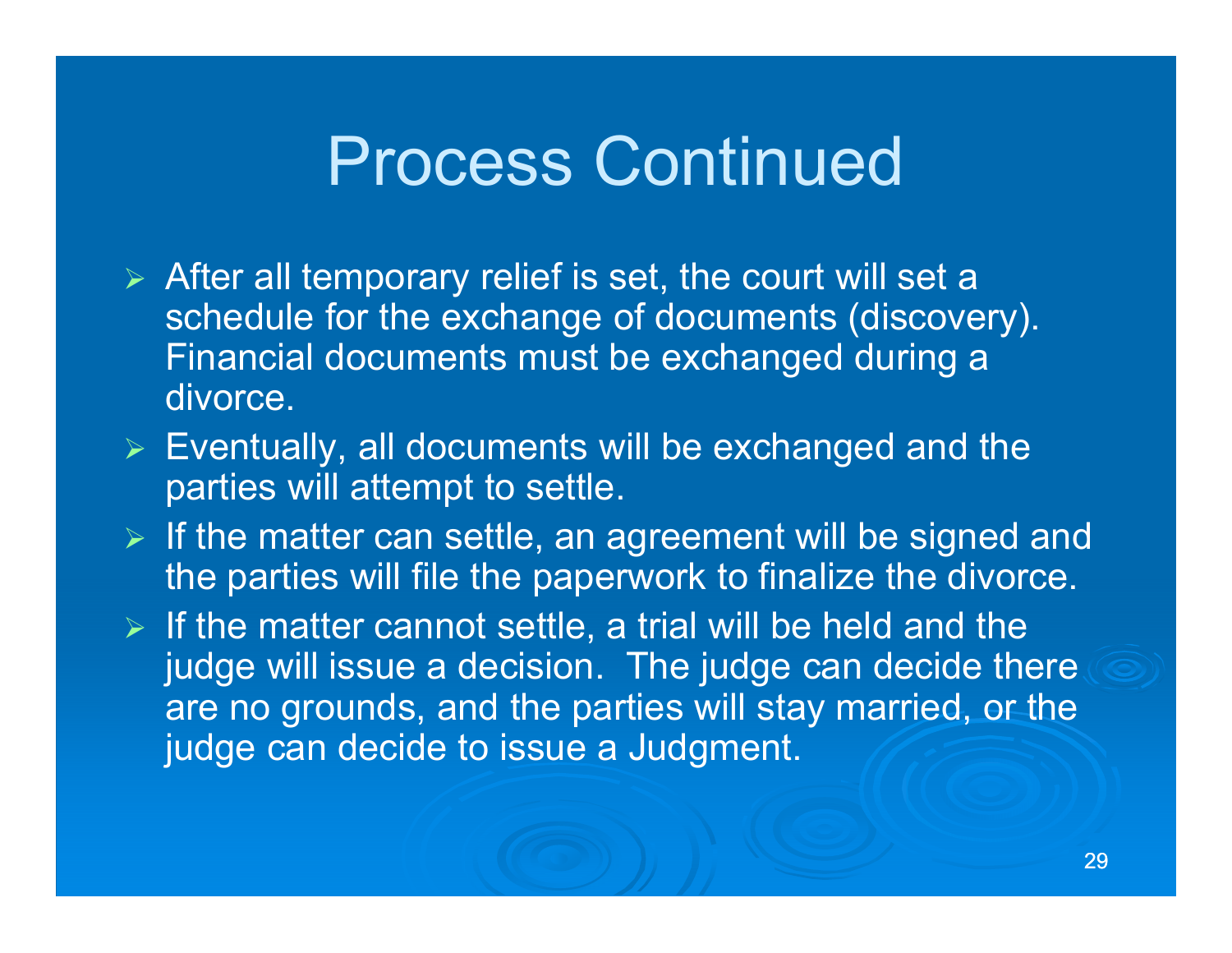# **Discovery**

- $\triangleright$  If there is a foreclosure and a divorce occurring simultaneously, it is important for the attorneys to discuss discovery
- $\triangleright$  Discovery is broad in a divorce and there may be items that are discoverable in the divorce but not in the foreclosure
- $\triangleright$  Subpoenas are sent out regularly and cand be for most any asset or debt of the marriage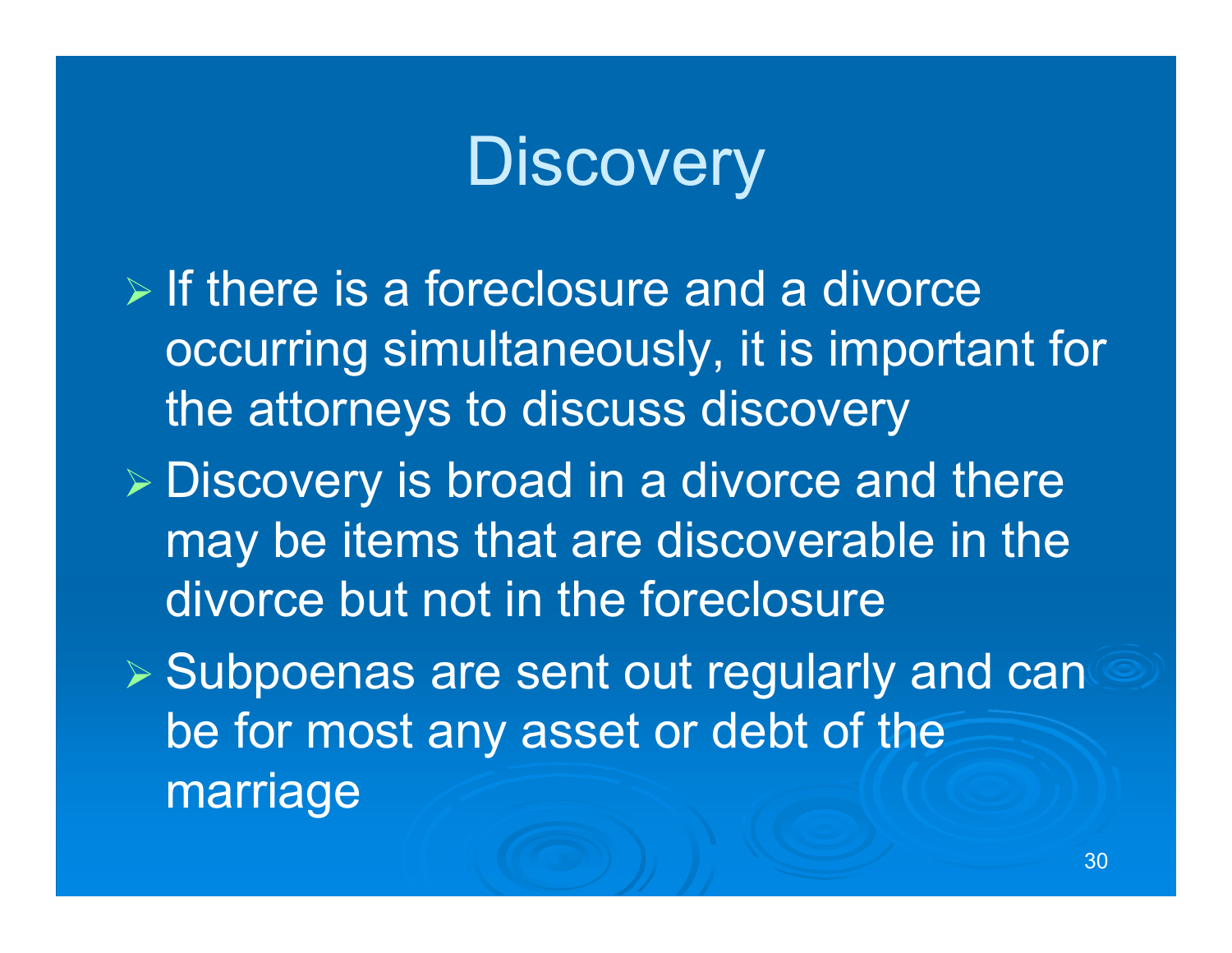# Provisions in a Stipulation

#### The Stipulation should include:

- Who pays the mortgage, taxes, utilities
- When the house goes on the market for sale
- What happens if the mortgage is not paid
- Does a payor receive credit for paying the mortgage
- Who can live in the house until it is sold
- Who pays for repairs
- How much each party receives of the net  $\mathsf{process}$   $\left(\begin{array}{c}\right.\\ \right.\\ \left. \right.\\ \left. \right.\\ \left. \right.\\ \left. \right.\\ \left. \right.\\ \left. \right.\\ \left. \right.\\ \left. \right.\\ \left. \right.\\ \left. \right.\\ \left. \right.\\ \left. \right.\\ \left. \right.\\ \left. \right.\\ \left. \right.\\ \left. \right.\\ \left. \right.\\ \left. \right.\\ \left. \right.\\ \left. \right.\\ \left. \right.\\ \left. \right.\\ \left. \right.\\ \left. \right.\\ \left. \right.\\ \left. \right.\\ \left. \right.\\ \left.\\ \left$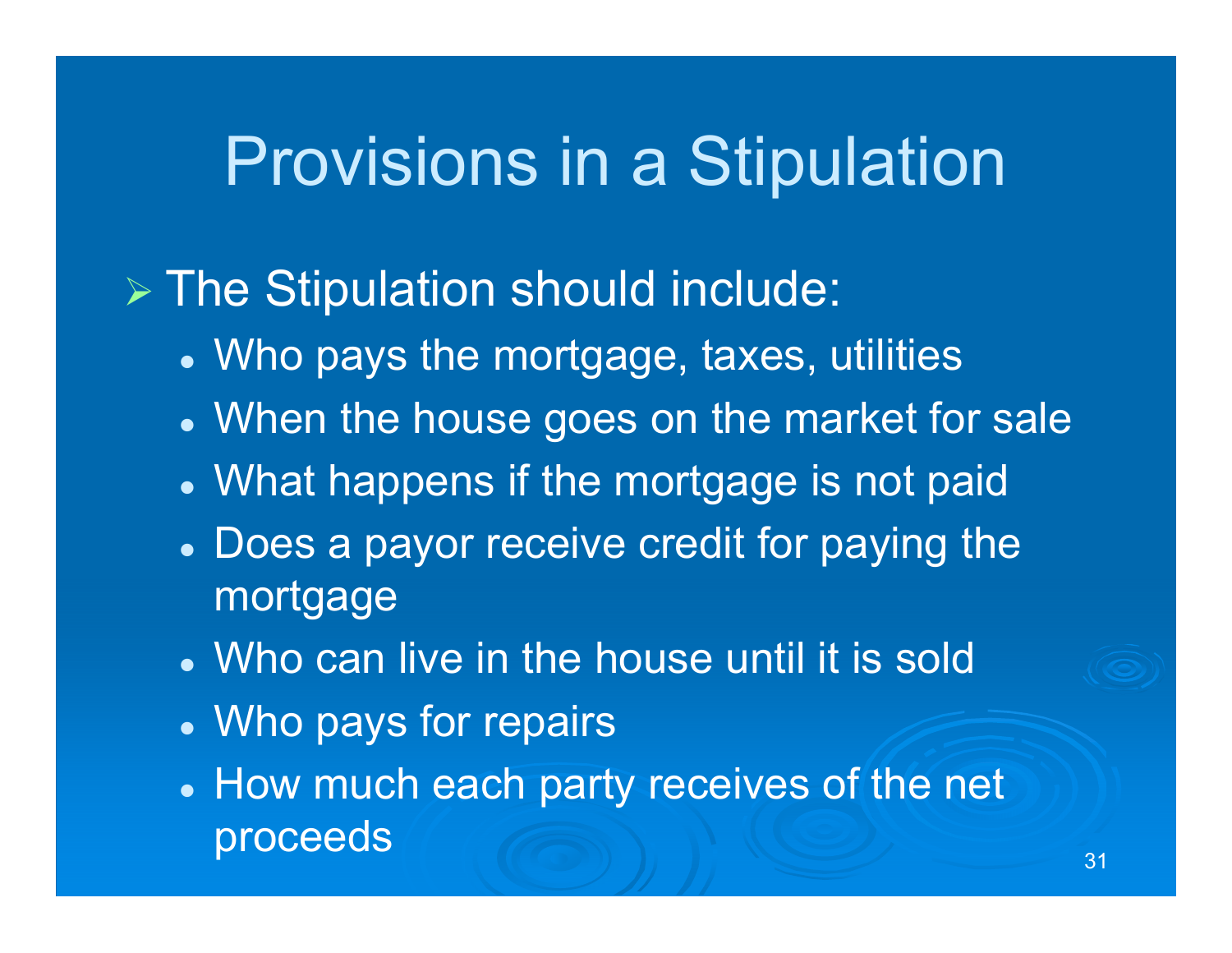## Counsel Fees

- $\triangleright$  Divorce attorneys can place a lien on the marital residence that can only be satisfied by their client's portion (unless the other party is to pay their fees)
- $\triangleright$  These liens must be court approved
- $\triangleright$  Divorce attorneys may not finish the case (either be relieved or refuse to file the judgement for signature) if they are not paid
- Judges are sympathetic and rarely force an attorney to continue on a case unpaid
- > Judges can order the monied spouse to pay counsel fees for both parties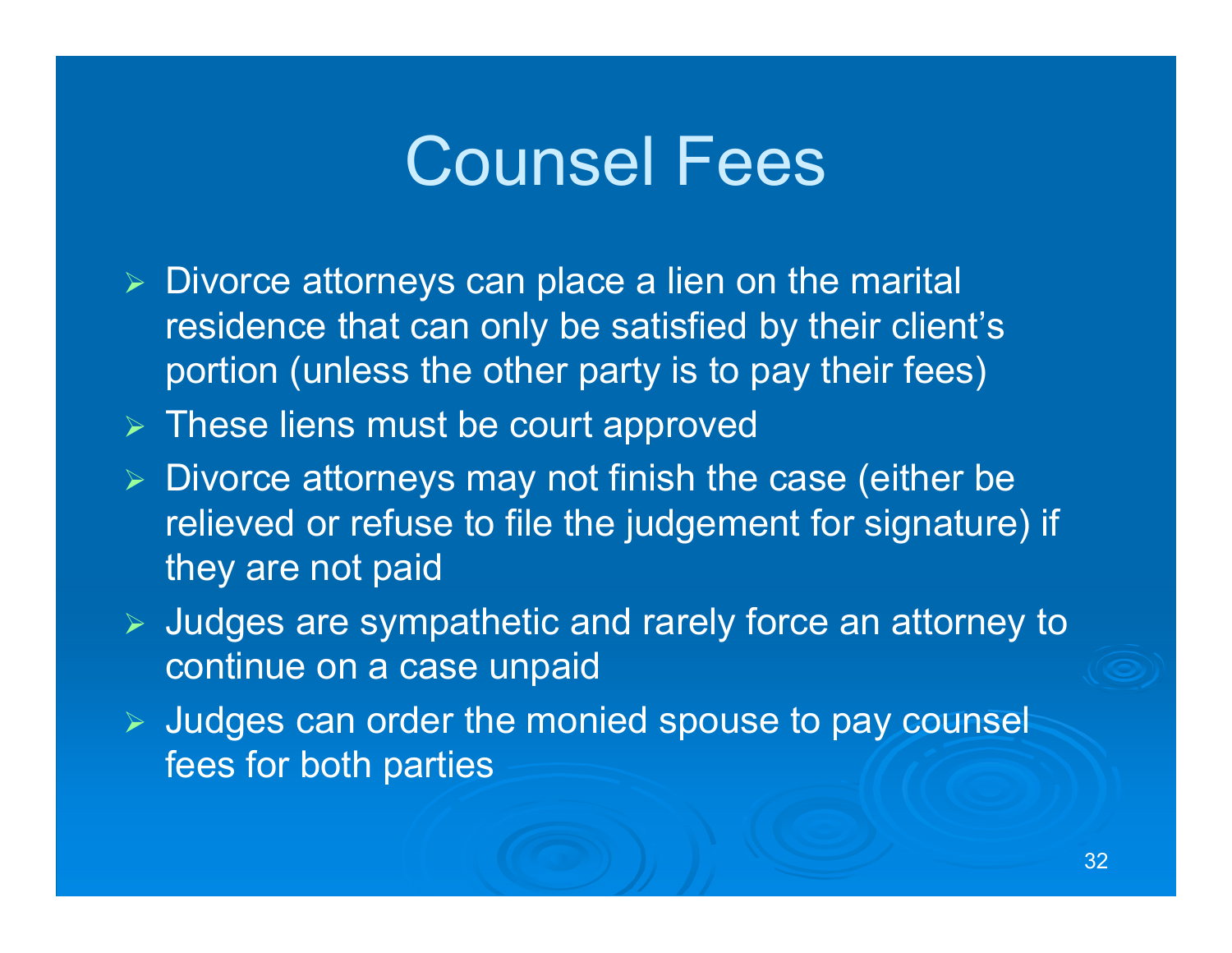# Factors in equitable distribution of a residence

- Many factors are looked at to decide how much each party receives of the value of a residence. They can be:
	- Pre-marital monies/separate property used to purchase or renovate homes
	- Family members monies used to purchase or renovate homes
	- If one party walked away from the property before the divorce
	- Marital waste
	- Purchase price and value and date of commencement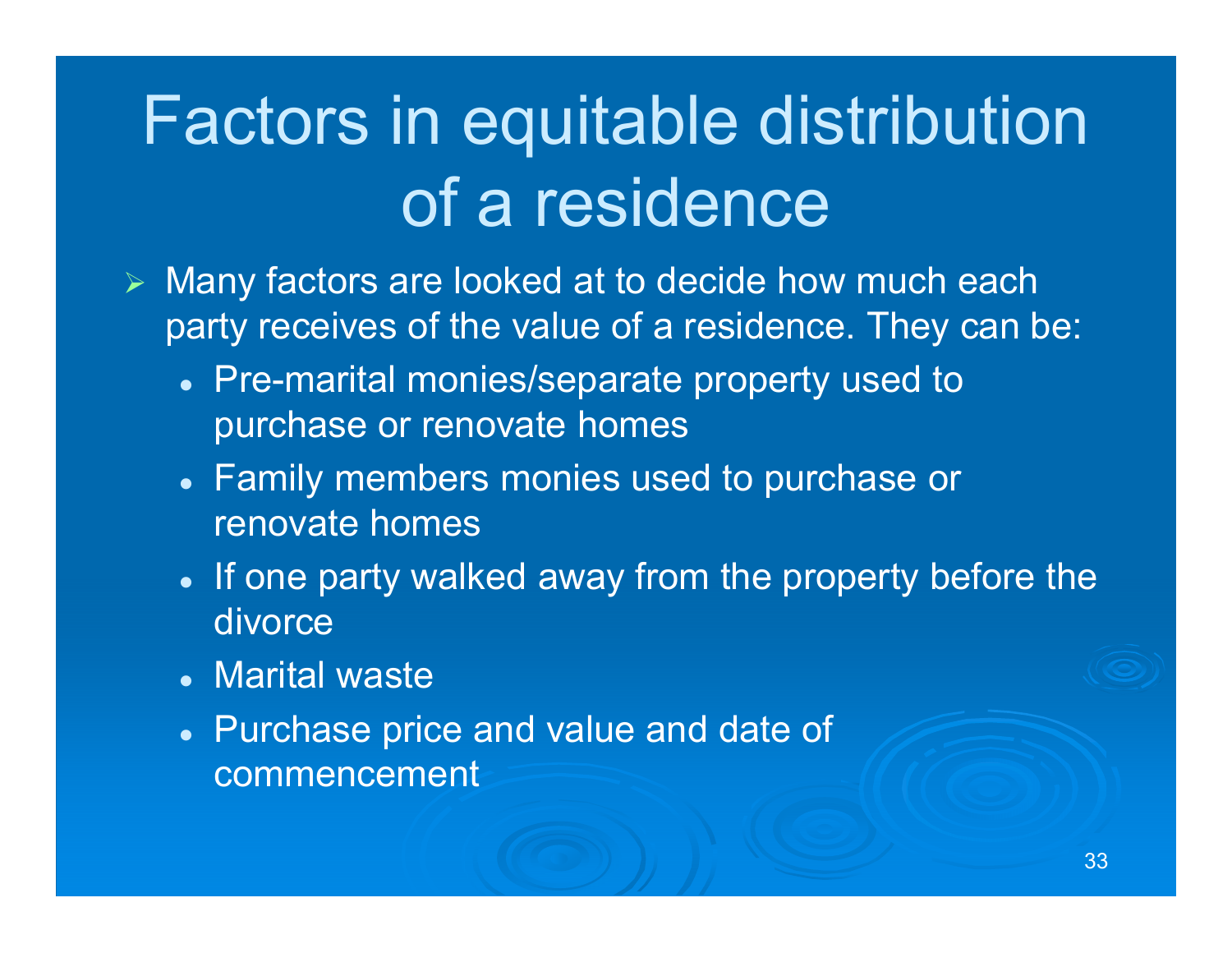#### Foreclosure and Divorce

 $\triangleright$  Some courts will handle these matters together, but most will not Unless both parties agree, the divorce judge cannot sell marital property until the divorce is granted  $\triangleright$  Judges can order one party to pay the

mortgage. Contempt of court is the only remedy if they fail to do so.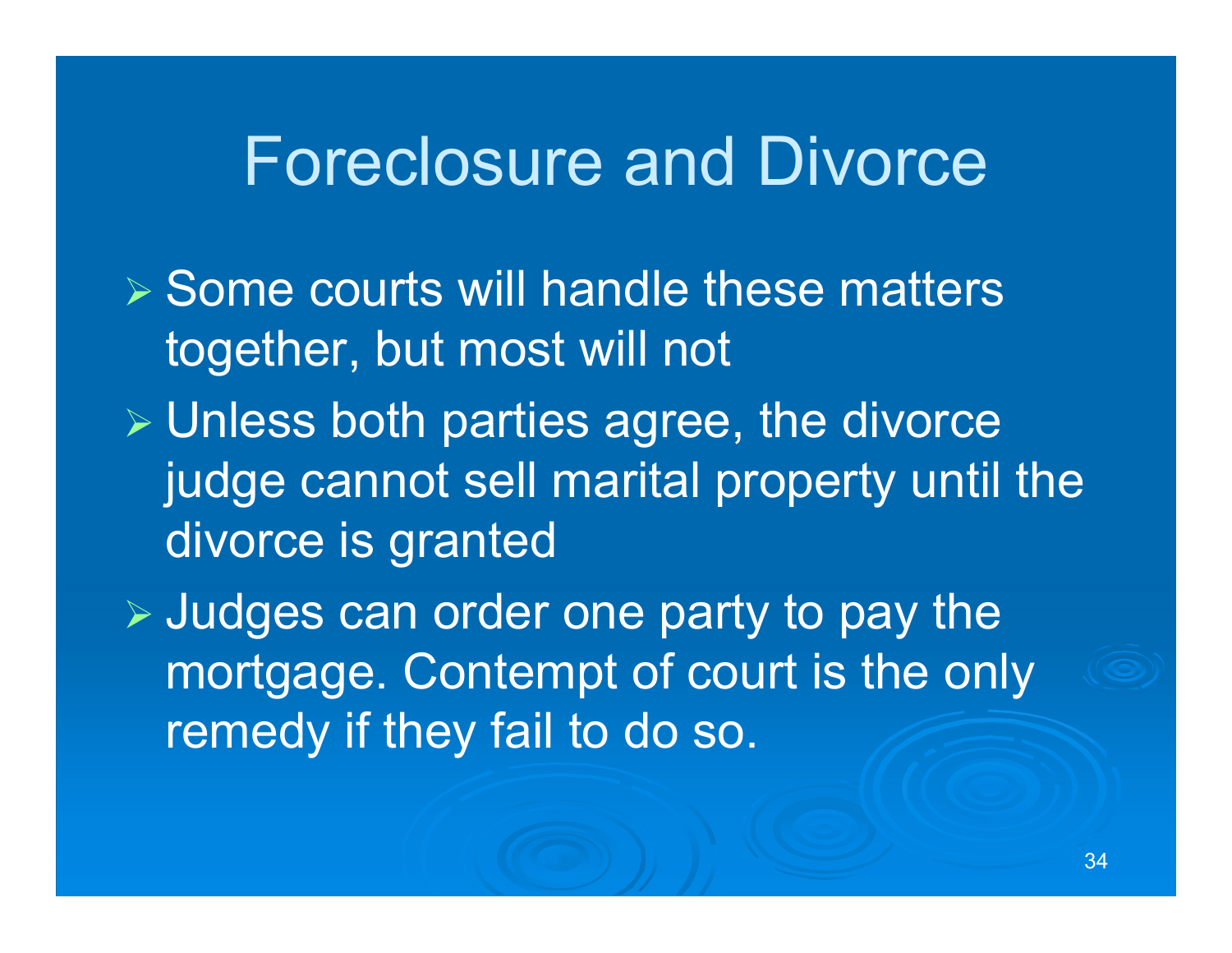# Timing of Foreclosure and **Divorce**

- $\triangleright$  Many judges will adjourn the divorce to see how the foreclosure is playing out
- $\triangleright$  Judges can order parties to sign applications, but usually will not order them to sign a modification (issues of marital debt liabilities)
- Judges see a foreclosure as a reason to sell a marital residence immediately (if there is equity) as the parties cannot afford it
- $\triangleright$  Judges may assign the debt of the foreclosure to one party if they are seeming as obstructing a sale<u>35 States and the second control of the second control of the second control of the second control of the second</u>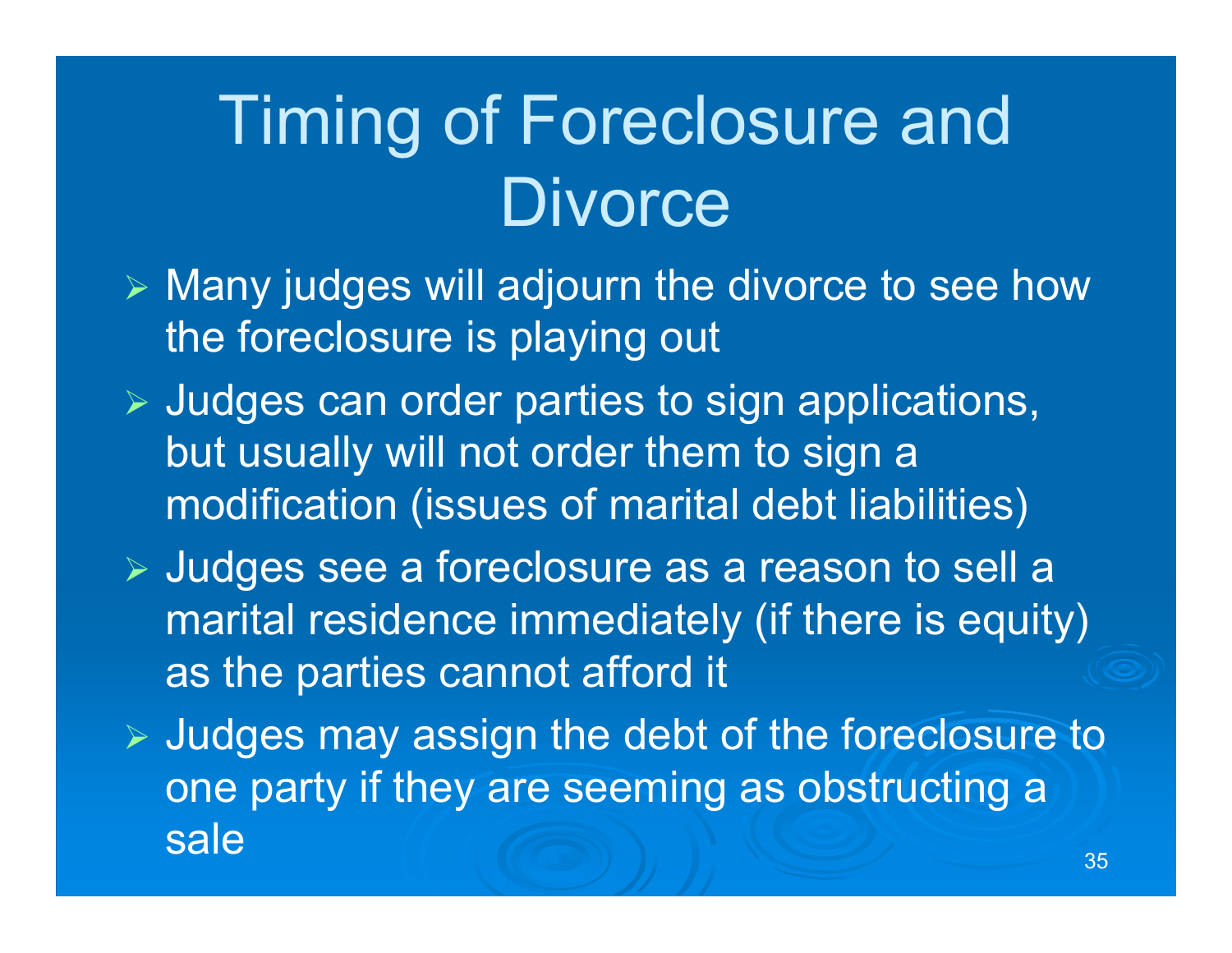# Mortgages and Divorce

- $\blacktriangleright$  Many divorce attorneys do not understand how to remove a lien holder so stipulations can be confusing for foreclosure advocates
- $\blacktriangleright$  Judges will not order marital residences sold if children are under 18 and mortgages can be paid
- $\blacktriangleright$  Many stipulations transfer deeds without removing the name from the mortgage (improperly)
- $\blacktriangleright$  Equity could be tied up in a marital home until the youngest child turns 18
- $\blacktriangleright$  Judges do not usually force a party to sign a modification taking on more debt on a house with no equity (though they can force the application to get signed)
- $\blacktriangleright$ Many monied spouses suddenly cannot pay the mortgage once a divorce is started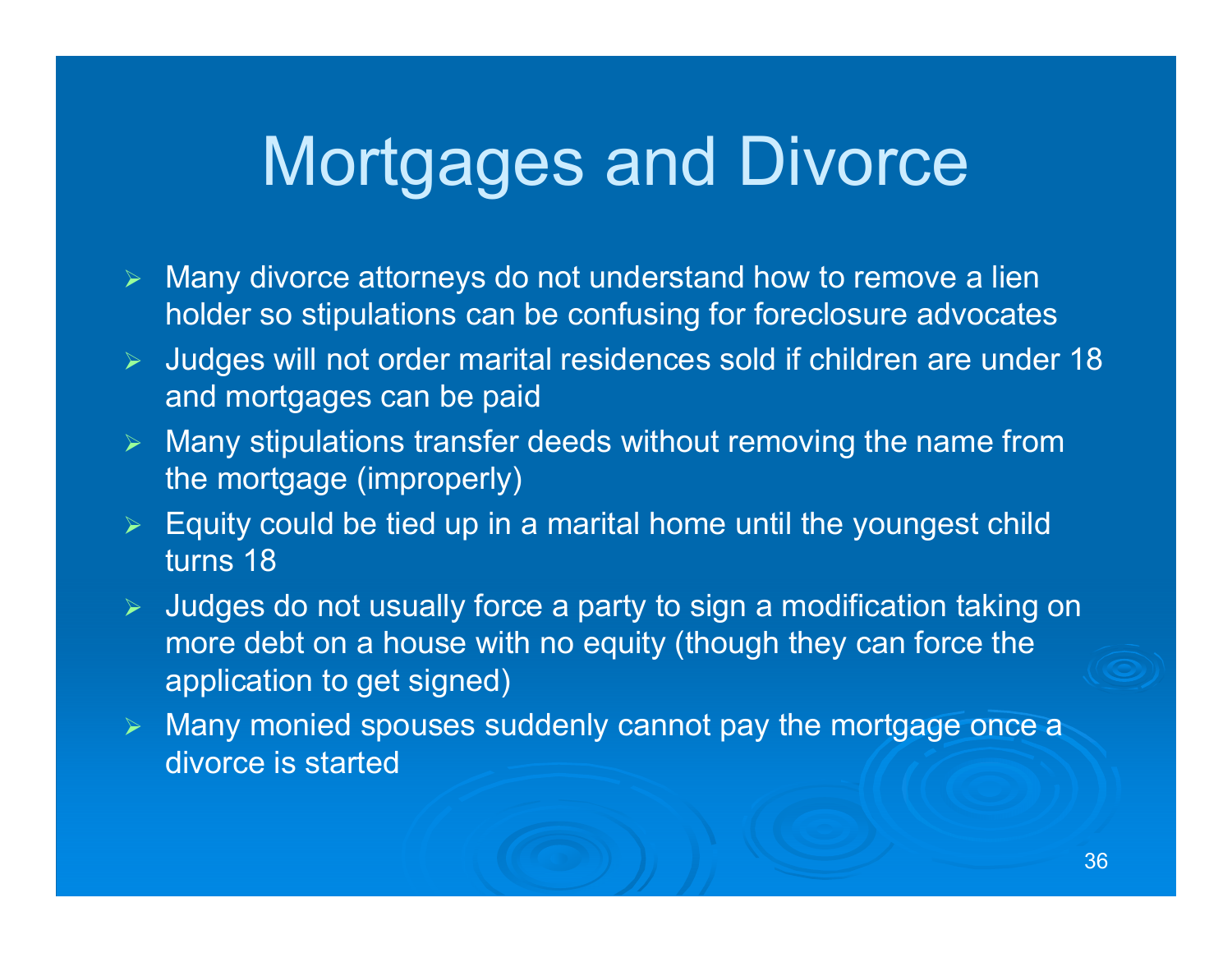# Foreclosure and Equitable **Distribution**

- $\triangleright$  If one party fails to pay the mortgage, judges could hold that party liable for all the foreclosure expenses
- $\triangleright$  Courts may distribute the property unequally based on foreclosure debts
- Courts may order a property sold, even if one party has to pay deficiencies
- Courts can decide parties could walk away and not try to save a house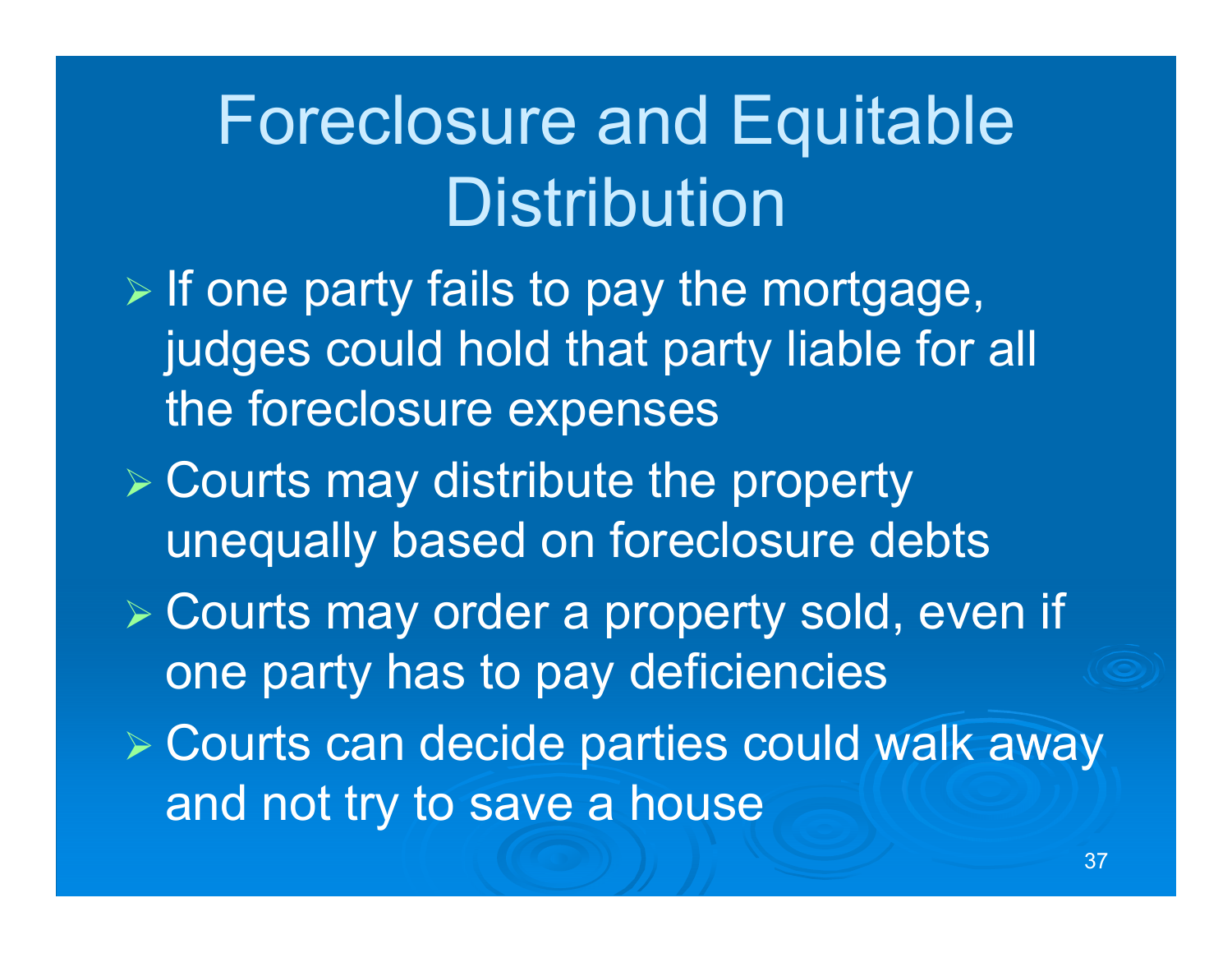# Division of Property post **Divorce**

 $\triangleright$  If the property is mentioned in the divorce decree or stipulation of settlement, follow this. If one party is not following the agreement, you can file an Enforcement action, which could seek contempt of court  $\triangleright$  If the property is not mentioned, and only one party is on the deed/lease, then only that party is the owner (no recourse for non-titled party without vacating the divorce) <sup>38</sup>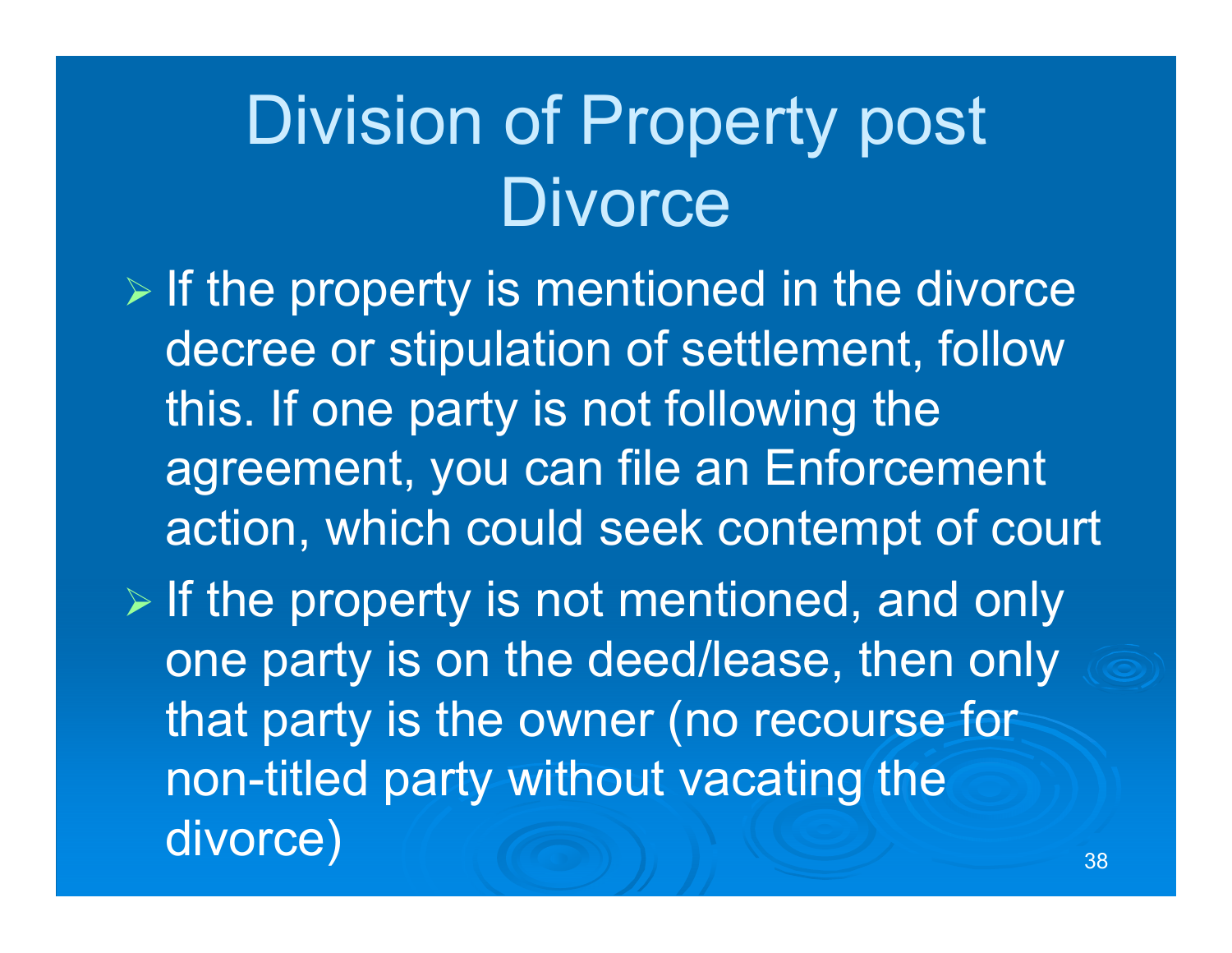# Enforcement Actions

 Client can bring an enforcement action, usually by motion, to make sure other spouse follows the stipulation or judgment

 $\triangleright$  Remedies include payments, contempt of court (and jail), sanctions, counsel fees and receivership

**≽ Only mechanism to enforce a judgment or** stipulation is to bring this post judgement enforcement action in the court where the divorce occurred 39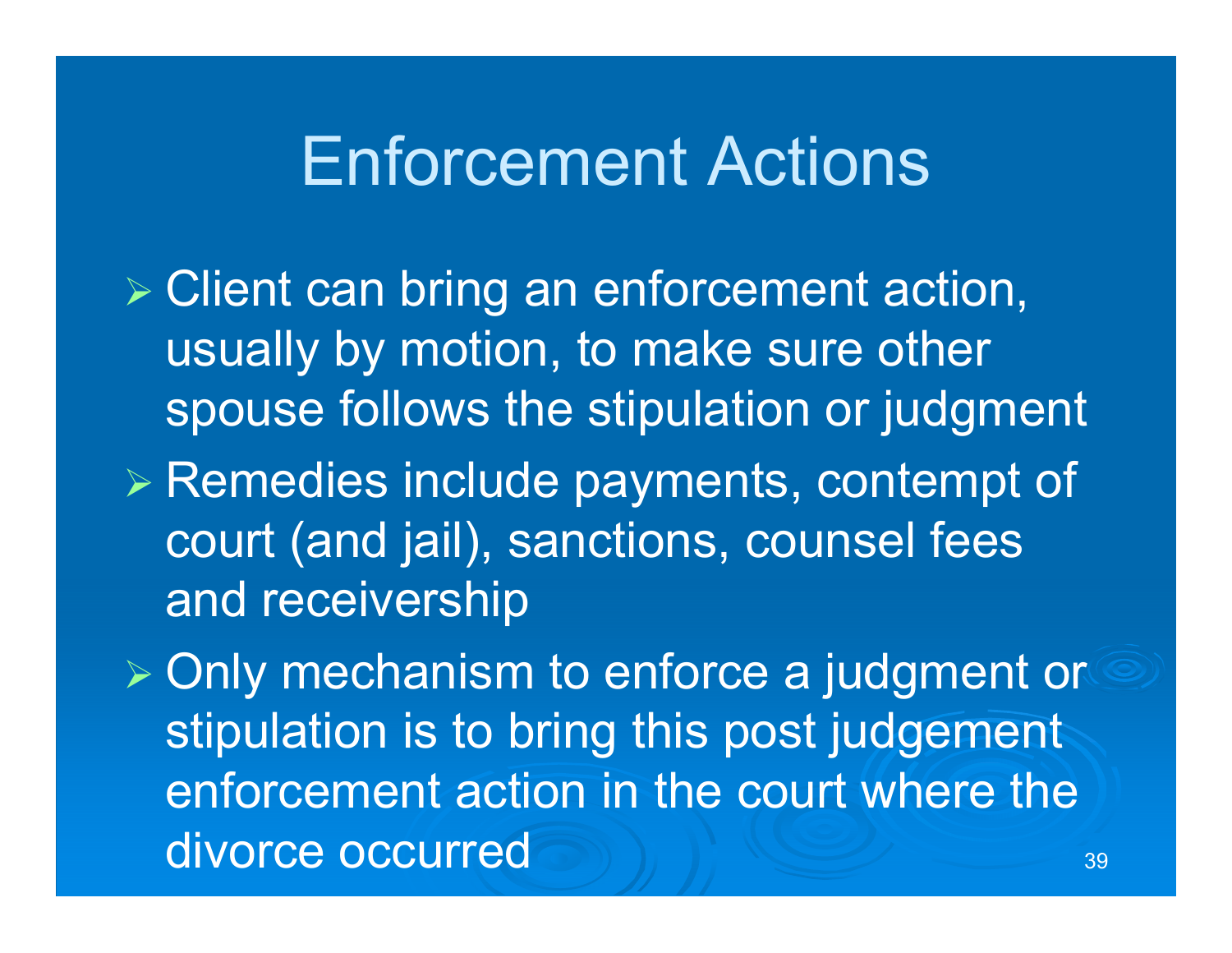# What if the ex will not sign a deed?

 $\triangleright$  If the divorce grants that property must change hands and the other party will not sign the transfer documents, the divorce judge can order a receivership.

 $\triangleright$  The receiver will act as the ex and sign the documents so the property can be transferred

 $\triangleright$  One must prove the ex will not sign before filing this motion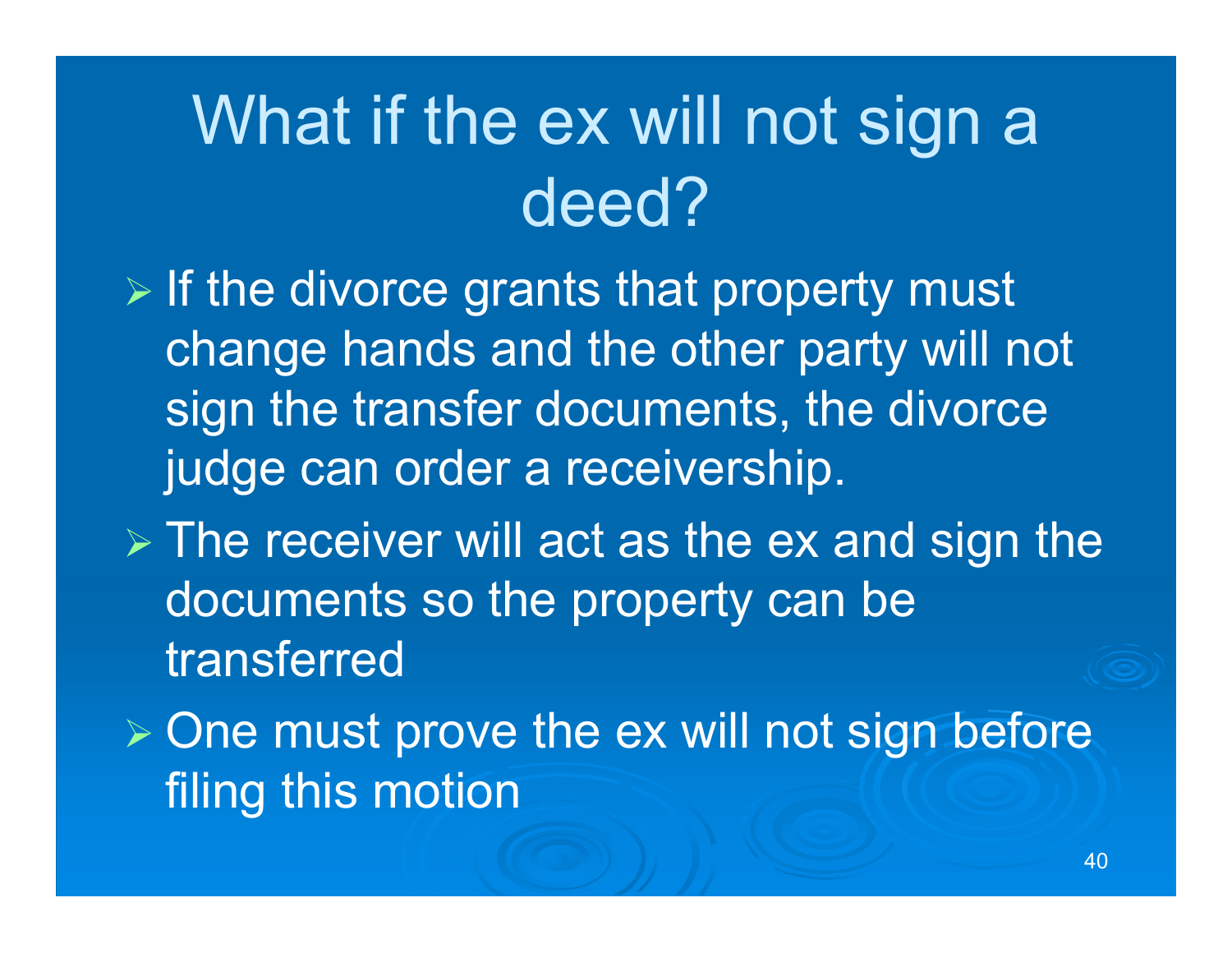What if the divorce does not include the marital residence?

- $\triangleright$  If the divorce does not mention the marital residence (could be lawyer or client issue) then the title reverts to either Tenants in Common or sole ownership of person on the deed
- $\triangleright$  To then divide the property, one must file a partition action (if co-owned) or if there is a sole owner, the other person is out of luck
- Can consult a divorce attorney to see if divorce could be vacated  $\frac{1}{41}$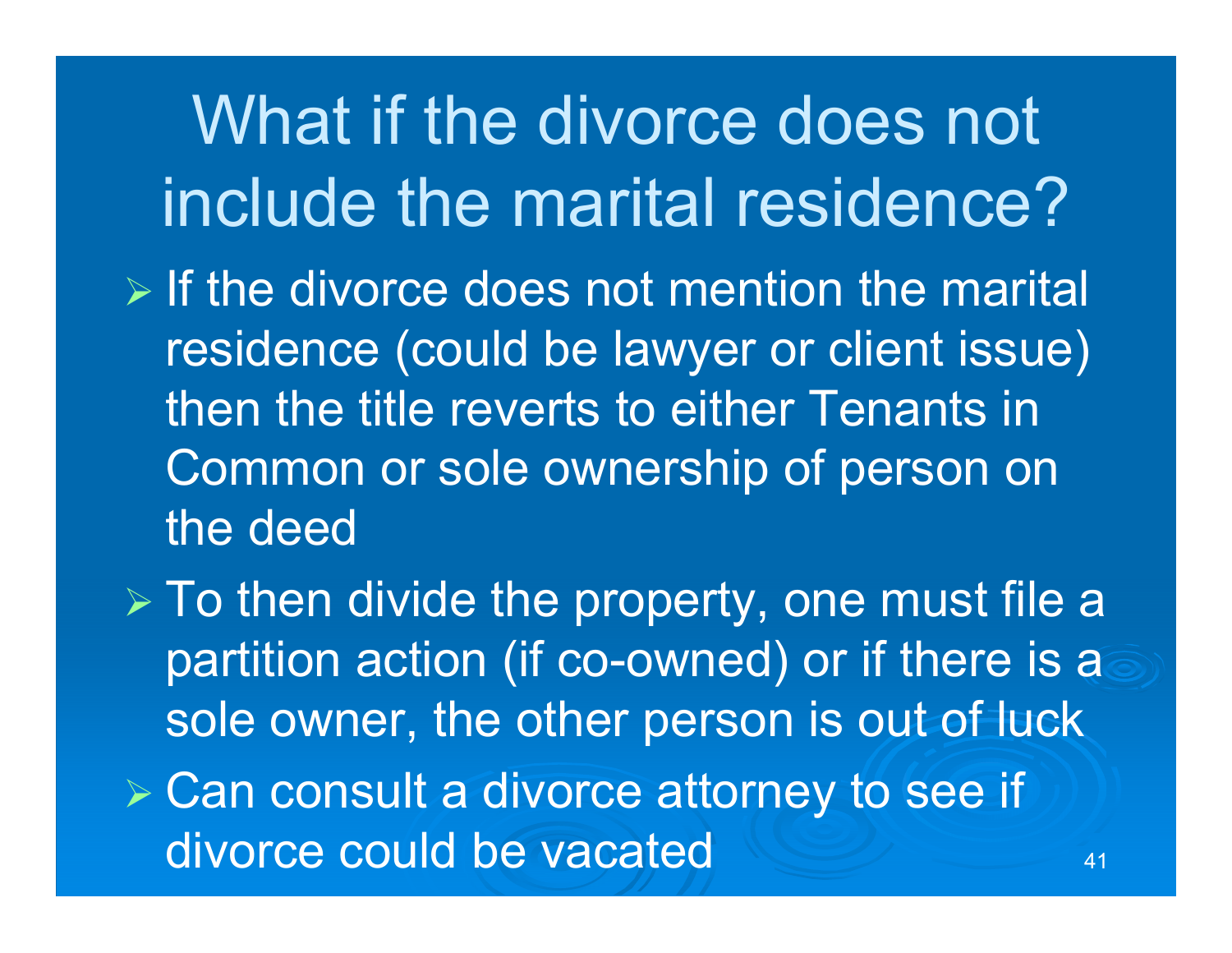## Partition Action

 $\triangleright$  If the property is not disposed of in the divorce and both parties own it, recourse is either partition or maybe a vacatur of the divorce

 Partition actions do not consider same contributions as a divorce. For example, they only consider monetary contributions, not un-paid work (such as homemaker contributions)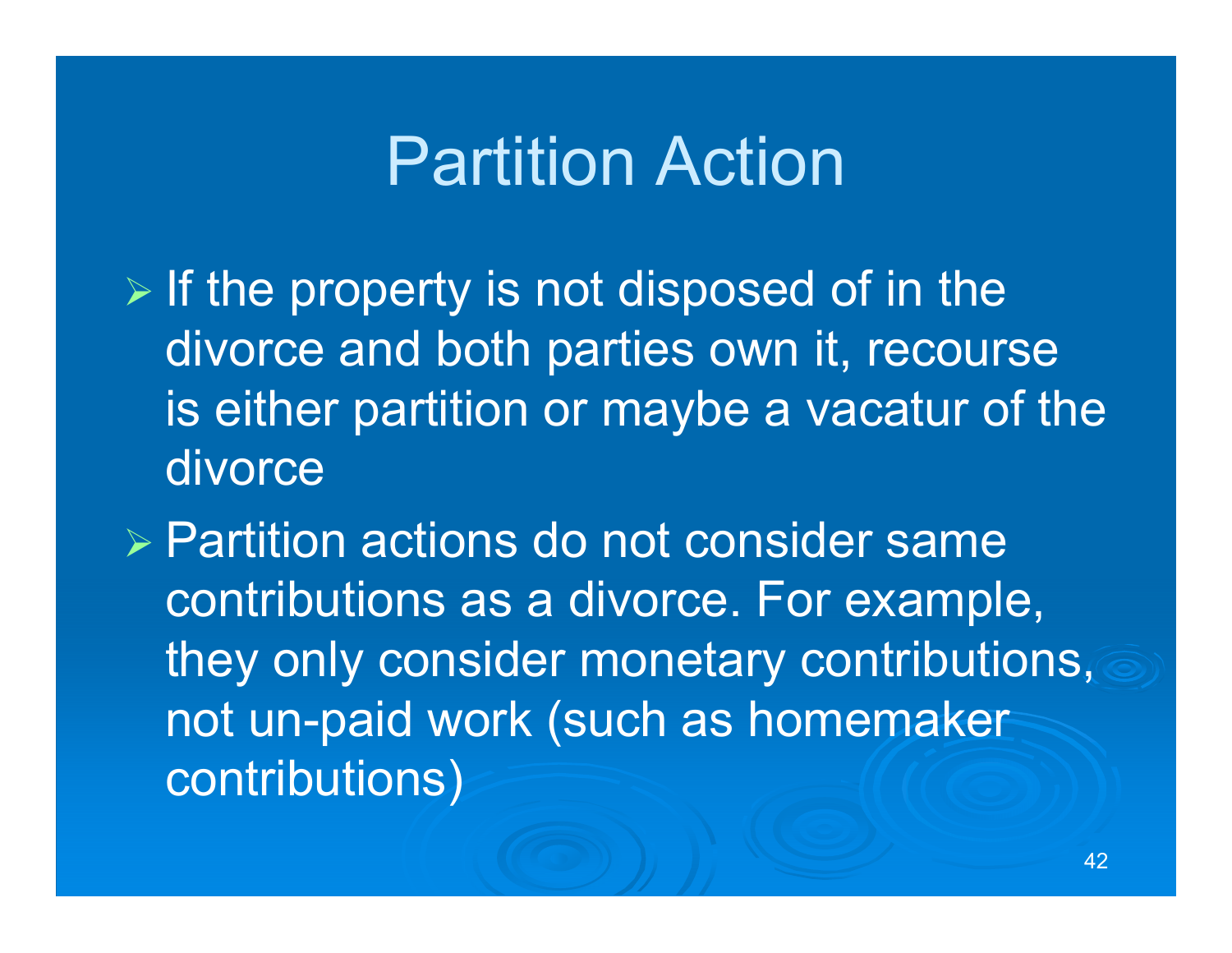# Quiet Title

- $\triangleright$  These actions can be used after a party is divorced but the title was fraudulently transferred, or the other spouse took out an inappropriate lien
- $\triangleright$  They are usually not heard by the divorce judge, and are usually not part of the divorce
- $\triangleright$  They can be used in conjunction with a motion to vacate the divorce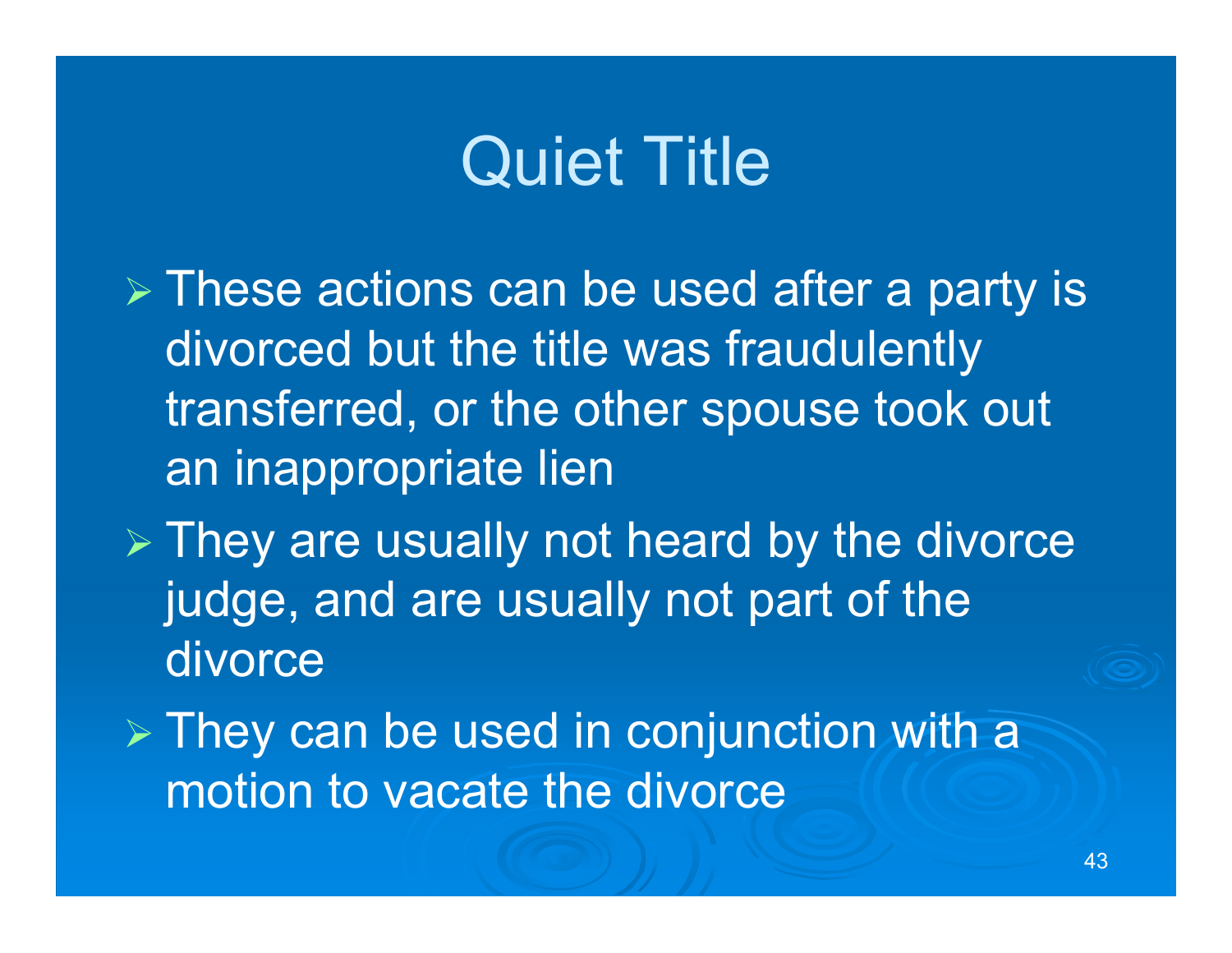# Vacating a Divorce

 $\triangleright$  If one party defaulted, or was not properly served and it has not been over a year since they found out they were divorced, you can try to vacate a divorce

 $\triangleright$  If the party was involved in the case, and there was a trial only option is appeal

 $\triangleright$  If a stipulation was signed, and one party now feels it was unfair, the can try to set aside the stipulation and vacate the divorce 44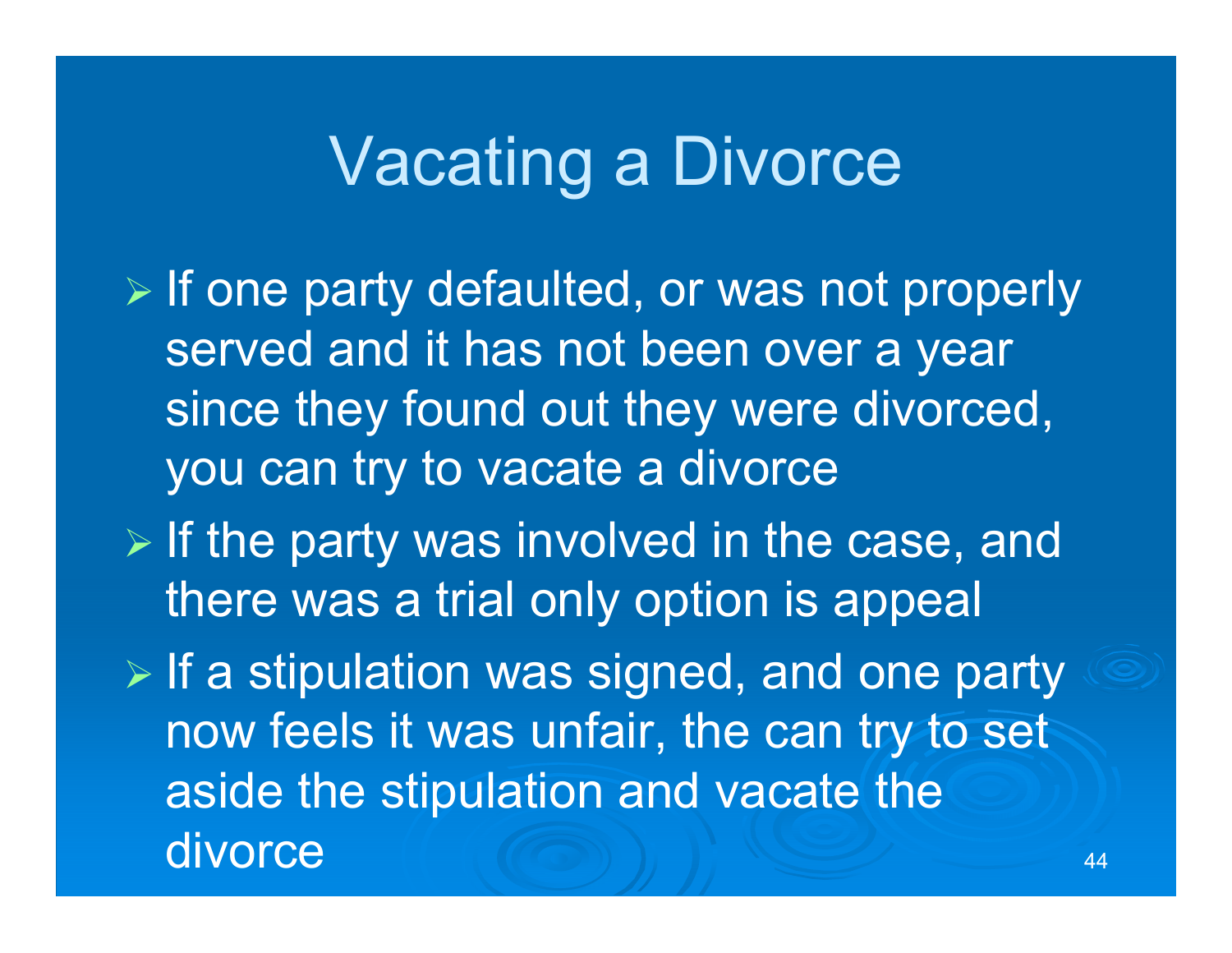# **Plenary Actions**

 $\triangleright$  If a party signed a stipulation and then decides they want to try to invalidate it, then must file a plenary action plus a motion to vacate

 A stipulation is a contract, so it can only be set aside (invalidated) by showing fraud, duress, unconscionability

 $\triangleright$  The standard is quite high, and stipulations are rarely set aside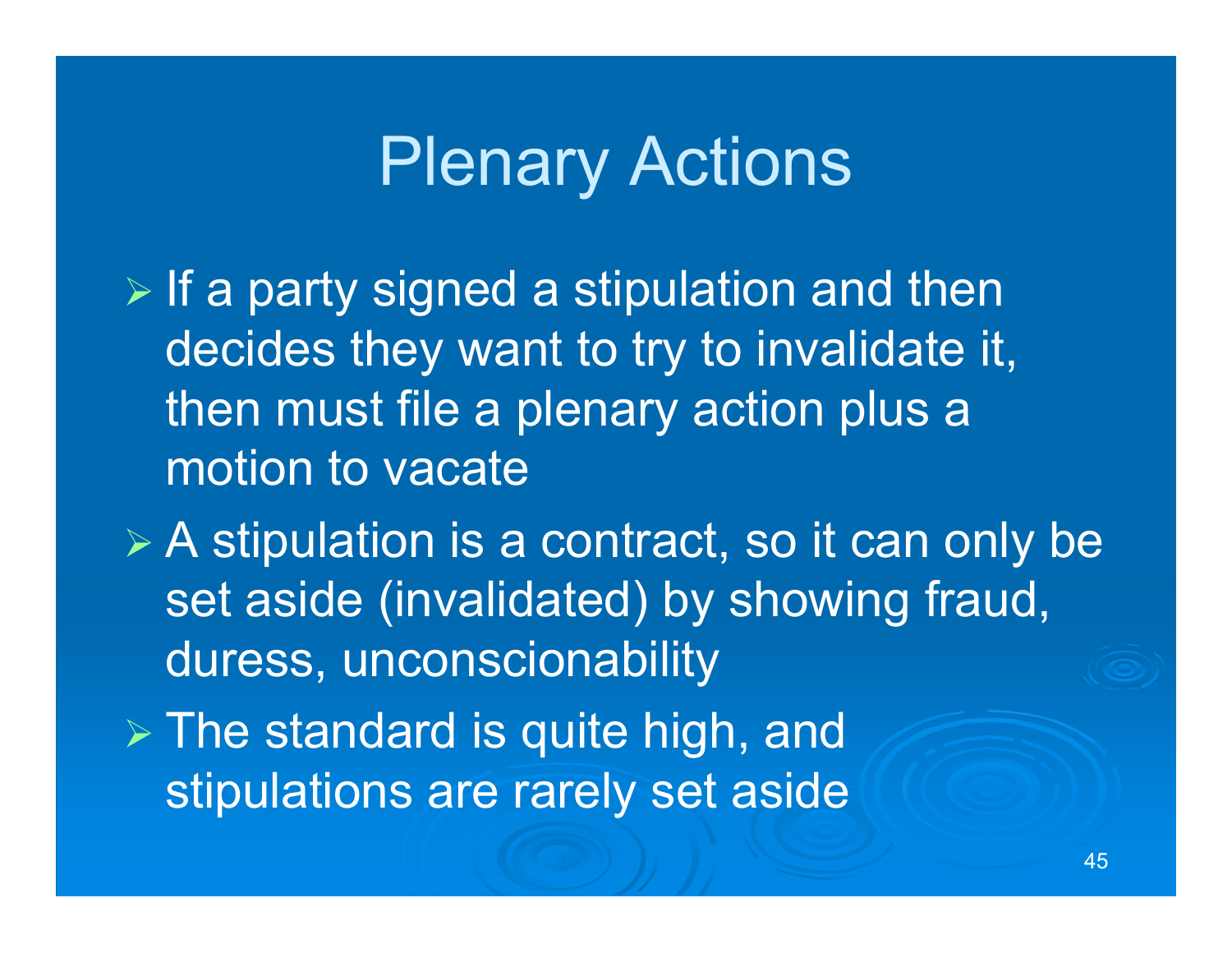What if the parties own property jointly but are not married?  $\triangleright$  There is no legal action in family law to divide assets if the parties are not married  $\triangleright$  Only option is a partition action  $\triangleright$  This also must be done if the marital residence is owned by additional parties (such as family members)  $\triangleright$  Some courts will handle the partition and divorce together (if they are married)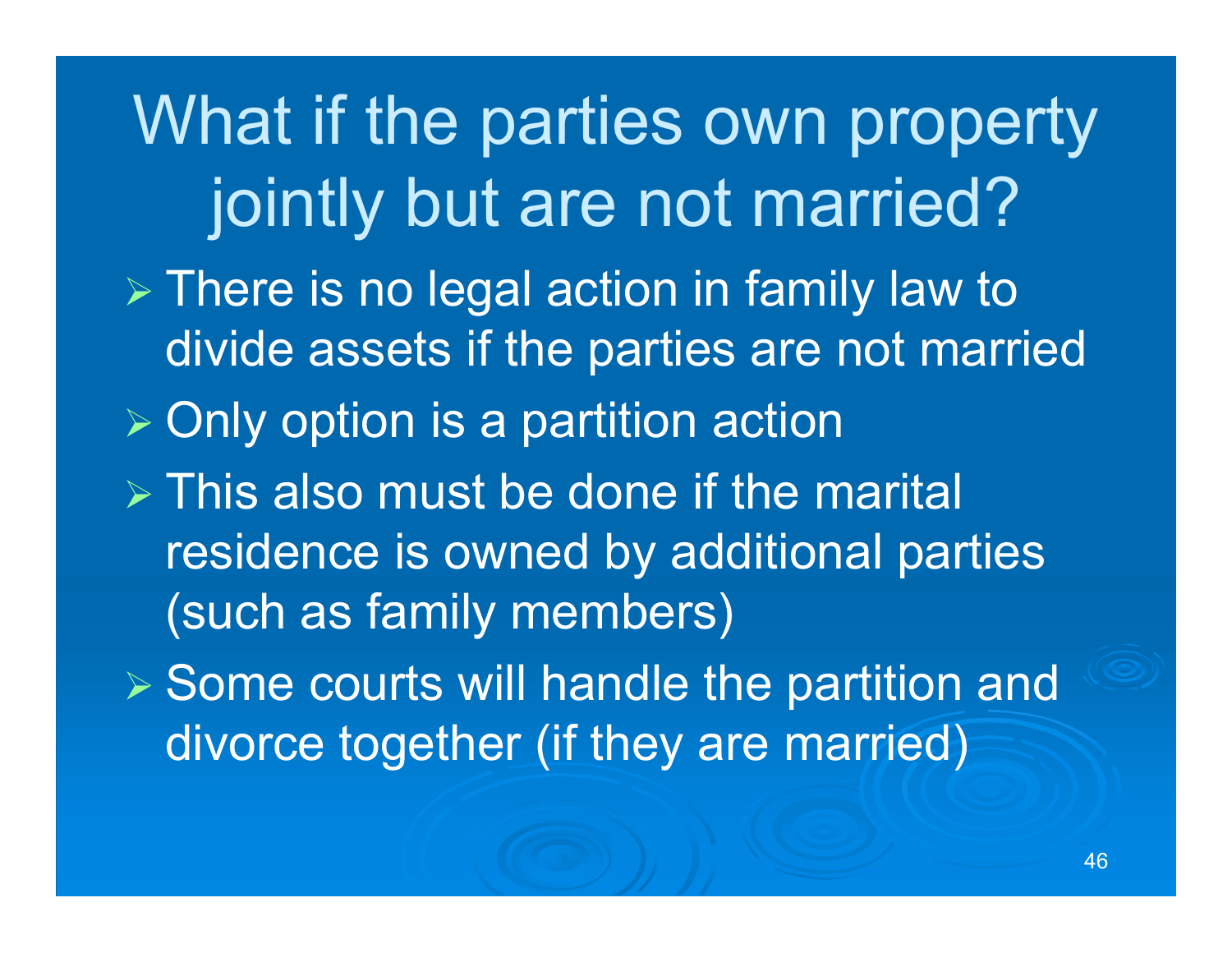# The Stipulation of Settlement

- $\triangleright$  If there is a stipulation, it must be reviewed with the judgment. Not all terms of the stip are in the judgment.
- $\triangleright$  Both are enforceable, but the stipulation will assist in understanding why each party received certain assets.
- For example, many people trade assets, so one might keep their pension and one might keep the house.